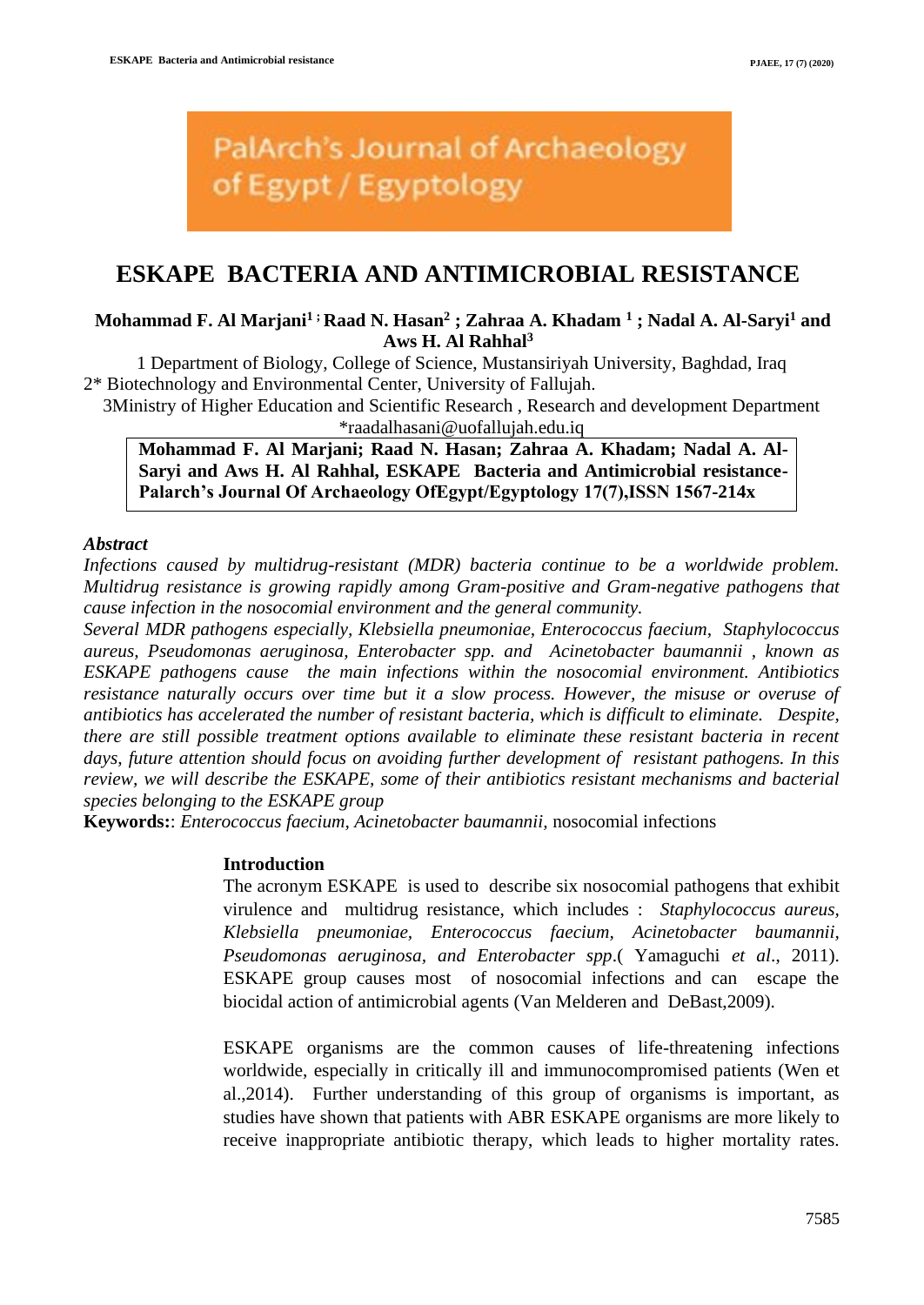Besides, spreading these organisms to other patients is a concern (Wang and Wood,2011).

## **1. Multi-drug resistance in ESKAPE**

The resistance to an antimicrobial compound means non-susceptibility to a given antibiotic molecule. From practical aspects, one can distinguish between multiresistant pathogens based on qualitative and quantitative profiles. A recent classification defines (i) multi-drug resistant (MDR) strains and isolates, which are not susceptible to (at least) one representative of each of three categories of antimicrobial compound families; (ii) extreme drug-resistant, (XDR),which are not susceptible to (at least) one representative of all but very few categories of antimicrobial compound families; and (iii) pan-drug resistant (PDR) ones, which are not susceptible to any of the tested representatives of all known antimicrobial compound families (Wozniak and Waldor, 2009).

## **1.1.** *β***-Lactam antibiotics**

These contain the four-member, nitrogen-containing, *beta*-lactam ring at the core of their structure (Forbes *et al*.,2007). *β*-lactam antibiotics are one of the most effective and commonly used agents in the treatment of infectious diseases (Livermore and Woodford, 2006). This drug class comprises the largest group of antibacterial agents such as penicillins, cephalosporins, cepha-mycins, monobactams and carbapenems. The popularity of these agents results from their bactericidal action and lack of toxicity to human (Forbes *et al*.,2007; Goering *et al*., 2012).The carbapenems are a subgroup of the *β*-lactam antibiotics and have the broadest spectrum of activity within this group. They are also structurally similar to the penicillins, but the sulphur atom in position 1 of the structure has been replaced with a methyl group (Marin and Gudiol,2003). Three major mechanisms have been proposed to generate resistance to *β*-lactam antibiotics: **(1)** Restricted access to drug targets either by preventing drug entry or enhanced drug efflux. **(2)** Alteration of drug targets. **(3)**The presence of drug-degrading enzymes (Fisher *et al*., 2005; Gao *et al*.,2017).

## **1.1.1** *β***-lactamase enzymes**

The expression of β-Lactamase enzyme is a principal mechanism of Gramnegative resistance. There are four distinct classes of β-lactamases known: three classes of serine enzymes (A, C , and D) and one class of metal-dependent enzymes (B) (Fisher et al., 2005). β-Lactamases enzymes work by breaking the amide bond of the standard β-lactam ring until the antibiotic can enter the cell wall synthesis site, making antibiotics ineffective (Poole, 2004).

*β*-Lactamase enzyme expression is a fundamental resistance mechanism of Gramnegative. Four distinct*β*-lactamases classes are known: three serine-dependent enzyme classes (A, C and D) and one metal-dependent class (B) (Fisher *et al*.,2005). *β*-Lactamases enzymes work through disrupting the amide bond of the *β*-lactam ring, which renders antibiotics ineffective before reaching the site of cell wall synthesis, (Poole, 2004).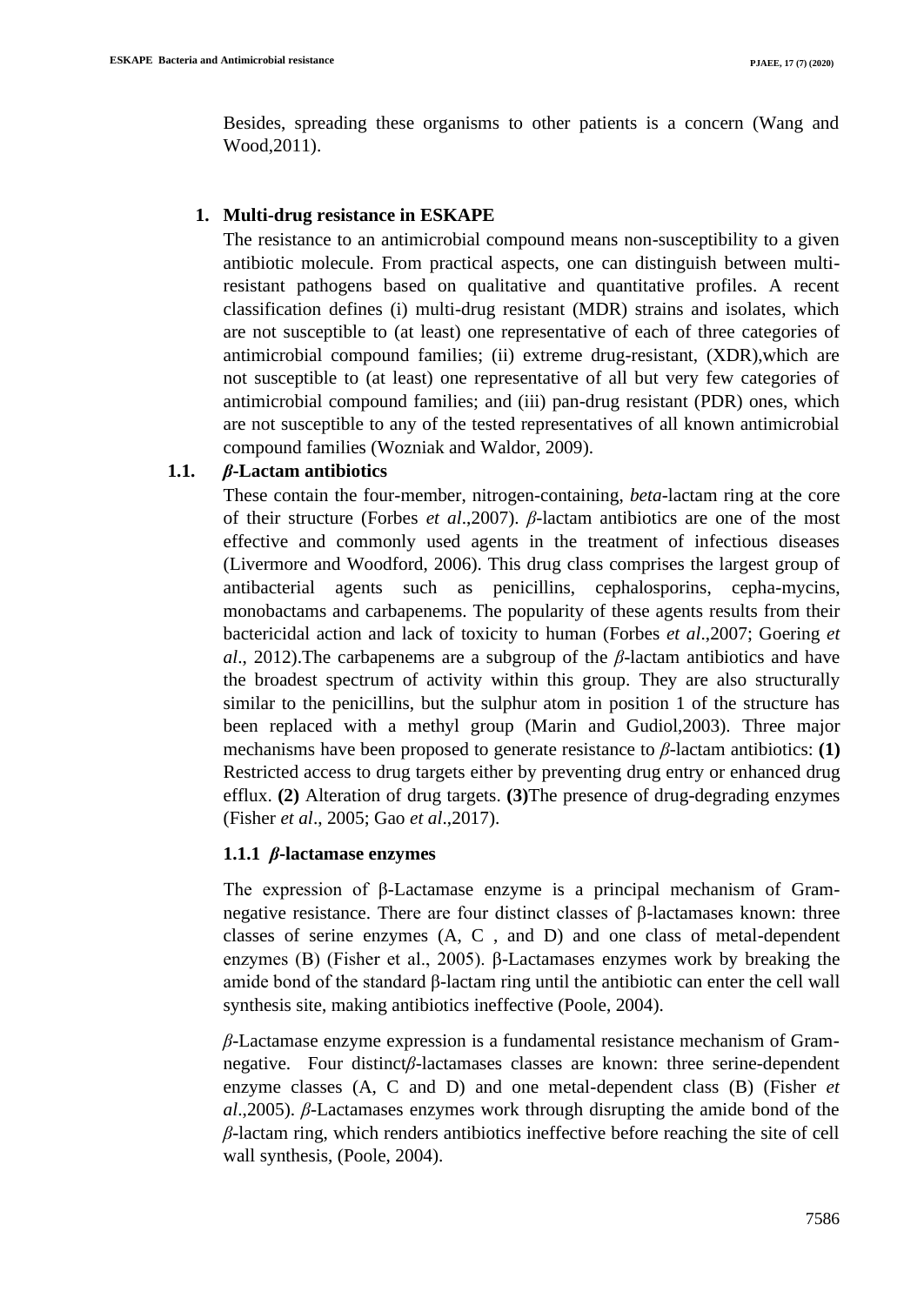#### **A; Ambler class A***β***-lactamase enzymes**

Ambler class A *β*-lactamase enzymes group involves the main extended-spectrum *β*-lactamases (ES*β*Ls) such as SHV, CTX-M and TEM enzymes, which work through hydrolyze oxyimino *β***-**lactams and monobactams but do not affect on the cephamycins and the carbapenems(Quale *et al*., 2002). While these are generally susceptible to *β*-lactamase inhibitors (Kim *et al*., 2008). A few class A enzymes, most noted the *K.pneumoniae* carbapenemase (KPC) are effective carbapenemases (Nordmann *et al*.,2009).

## **1.1.1.B: Ambler class B** *β***-lactamase enzymes**

They are also known as the metallo-*β*-lactamase(M*β*L), these enzymes contain in their active site one or two metal ions, usually zinc rather than a serine residue. Furthermore, these enzymes can hydrolyze all the *β*-lactam compounds except aztreonam, and are not inactivated by *β*-lactamase inhibitors (Walsh *et al*.,2005). Two major M*β*Ls have been reported worldwide, IMP and VIM family (Perez *et al*., 2007).

New Delhi metallo-*β*-lactamase (NDM-1) was first described in 2009 from New Delhi. This enzyme is widespread in *E.coli* and *K.pneumoniae* isolated from India and Pakistan. *ndm*-1 carrying bacteria have been introduced to other countries in the mid of 2010 (Walsh *et al*.,2011).

#### **1.1.1.C: Ambler class C** *β***-lactamase enzymes**

They are more active on cephalosporins than benzylpenicillin and are usually resistant to inhibition by clavulanic acid and active on cephamycins. They have a high affinity for aztreonam (Bush,1988). Encodes the chromosomally *bla* AMP-Cwhich exhibits a typical cephalosporinase substrate profile but not cefepime or carbapenems and *bla* CMY (Cefipem resistance) (Perez *et al.,*2007).

## **1.1.1.D: Ambler class D** *β***-lactamase enzymes**

Class D (OXA) carbapenemases are another naturally occurring *β-*lactamase enzymes in *A.baumannii*, which leads to acquired resistance to carbapenem. Four group of class D carbapenemases CHDLs have been identified in *A.baumannii* including OXA- 23-like, OXA-24-like, OXA-51-like, OXA-58-like enzymes (Manchanda *et al*.,2010). Although, Class D enzymes are particularly prevalent in *A.baumannii*, they have been reported in many other clinically relevant organisms, such as *E. coli*, *Enterobacter spp*., *K.pneumoniae* and *P.aeruginosa*, among others (Evans and Amyes,2014).

## 1.1.2: **Mechanisms of other antibiotics resistance**

Most pathogenic microorganisms can develop resistance mechanisms to at least some antibiotics. The main resistance mechanisms include: alteration of drugs target, drug inactivation, active efflux and reduced drug uptake. These mechanisms may be native or can be acquired from other microorganisms. Further understanding of resistance mechanisms should assist in finding better available options for the treatment of infective diseases and the development of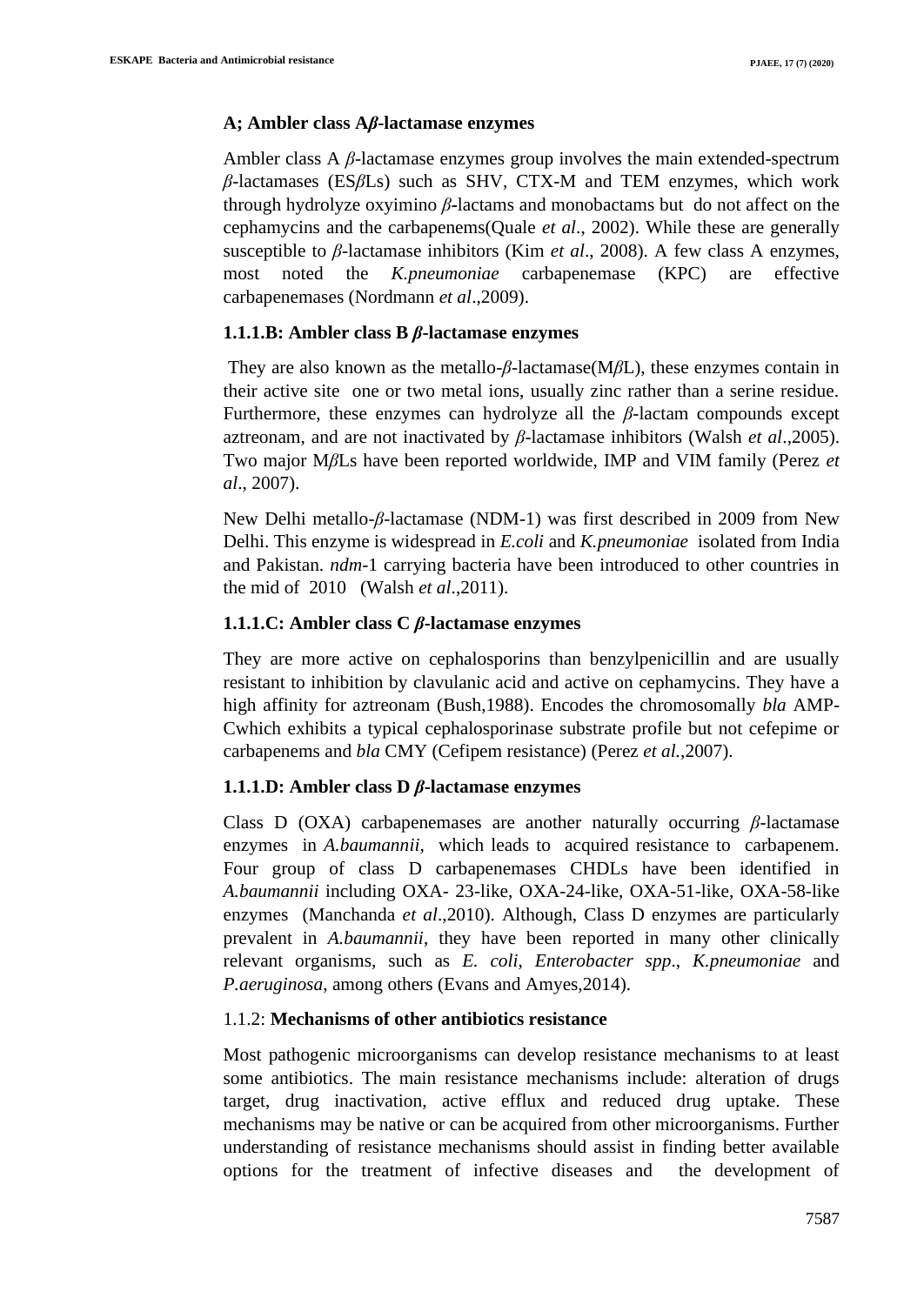antimicrobial drugs that can withstand any microbial attempts to develop resistance (Martinez, 2014). Gram- negative bacteria are highly efficient at upregulating or acquiring genes that code for antibiotic resistance mechanisms, especially in the present selection pressure of antibiotics (Boucher *et al*.,2009).

## **2. Biofilm as a virulence factor in ESKAPE**

Some bacteria can attach to a specific area and produce exo-polymer, increased in adherent bacteria population leads to form a biofilm (Steinberg and Kolodkin-Gal,2015). Thus, biofilms are defined as an organized group of microorganisms living within a self-produced matrix of polymeric substances which gets attached to several surfaces (Hurlow *et al*.,2015). These microbial aggregations are found to be ubiquitous in almost every environment (Parsek and Singh, 2003).

Formation of biofilm in bacteria occurs as a response to different factors such as cellular recognition of attachment sites on the surface, nutritional cues, environmental stresses and exposure to sub-lethal concentrations of antibiotics (Hoffman *et al*., 2005).

## **2.1: Microbial biofilm composition**

In biofilms, bacteria are generally embedded in the extra-polymeric matrix, which self-produced and consisted of polysaccharides, nucleic acids, lipids, and proteins . This extracellular matrix supports the stability of adhesiveness, cohesiveness, and three-dimensional architecture to the biofilm (Rice *et al*.,2016). Biofilm is mainly comprised of (80%–85%) exopolymer and (15%–20%) represent the microorganisms (Cowan, 2011).

## **2.1.1: Steps in Biofilm formation**

Formation of biofilm in bacteria occurs as a response to different factors such as recognition of attachment sites on the surface, nutritional cues, environmental stresses and exposure to sub-lethal concentrations of antibiotics (Hoffman *et al*., 2005). Biofilm formation is a complicated process but some studied explained this process in a few steps: the first step is the initial contact/attachment to surfaces; then formation of microcolonies, maturation and then formation of the architecture of the biofilm; finally detachment/dispersion of the biofilm (Jamal *et al*.,2018)

In most cases, the base of the biofilm is a bed of dense, with thickness up 5 to 50 μm. This bed has consisted of substances produced by bacteria, which is a sticky mix of polysaccharides, other polymeric substances and water. Soaring 100 to 200 μm upwards are colonies of bacteria, shaped like mushrooms or cones. A mature biofilm may develop through several hours or may take several weeks, depending on the system. We will briefly describe the steps of biofilm formation:

## **A- Initial contact/attachment to the surface**

The Initial step of the biofilm formation process begins when microbial cells attached to surfaces using their appendages like flagella and pilli . Also the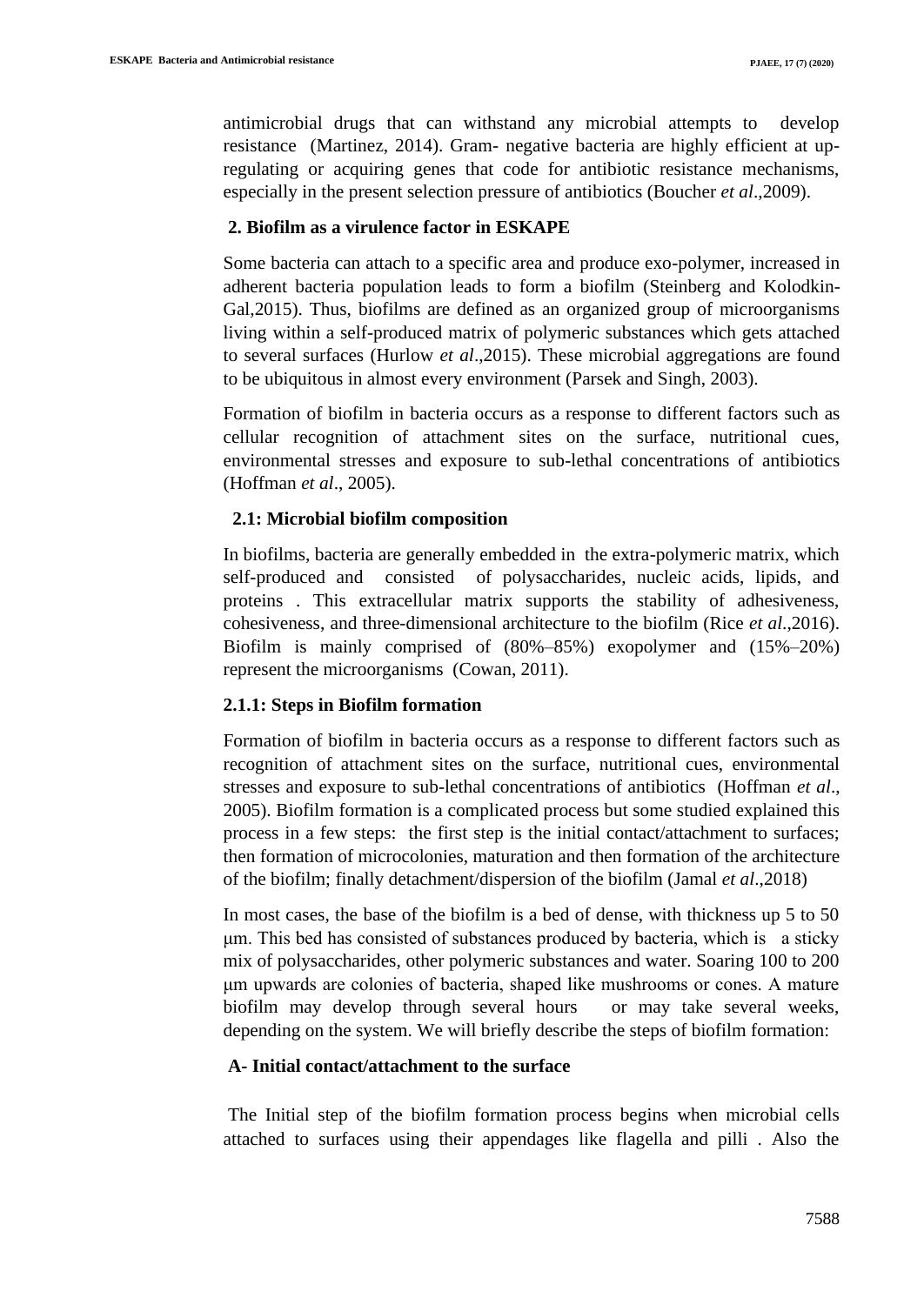attachment can occur through other physical like forces electrostatic interactions and van der Waal's forces (Otto *et al*.,2013)

## **B-Microcolonies formation:**

Following attachment of microorganisms into a biotic or an abiotic surface occurred and stabilized, microbial cells begin to multiplicate and divide, which initiated through particular chemical signaling within the EPS and as a result microcolonies formation completed.

## **C-Maturation and architecture**

During this stage of biofilm formation, the commination between microbial cells occurs through auto-inducer signals (Papenfort and Bassler 2016)). These autoinducers activate quorum sensing, which plays a role in biofilm formation.

#### **D-Detachment/dispersion of biofilm**

In this phase, microbial cells within the biofilm perform quick multiplication and dispersion to convert from sessile into motile form. During the detachment process, microbial communities within biofilm produce different saccharolytic enzymes that help to release the surface of the microbes into a new area for colonization such as N-acetyl-heparosan lyase for the lysis of the EPS matrix and subsequent detachment (Arias *et al*.,2010). A detachment of microbial cells and transfer to a new site aid in the spreading of infections (AL-Marjani, 2013 ; Kadhim *et al*.,2018).

# **3. ESKAPE bacteria 3.1** *Enterococcus faeciu*

The two enterococcal species, *Enterococcus faecalis* and *Enterococcus faecium* are the most common species detected in clinical and food samples. *E. faecalis* was responsible for approximately 90% of the human infections and *E. faecium* for the remaining 10% in the first wave of nosocomial enterococcal infections, ( Mateja *et al* .,2019).

Infections caused by multidrug-resistant Enterococci, especially multiple resistances to vancomycin, penicillin, and aminoglycoside (high-level resistance), are of major concern, making enterococcal infections a serious and lifethreatening disease (Arias and Murray, 2012).

Enterococci resistance can be through intrinsic or acquired resistance to several antimicrobials, such as *b*-lactams, glycopeptides, and fluoroquinolones. They can exhibit a high level of resistance to aminoglycosides (streptomycin and gentamicin), leading to reduce therapeutic options for enterococci infections. Therefore, these bacteria are concerned as important pathogens with clinical relevance (Arias and Murray, 2012).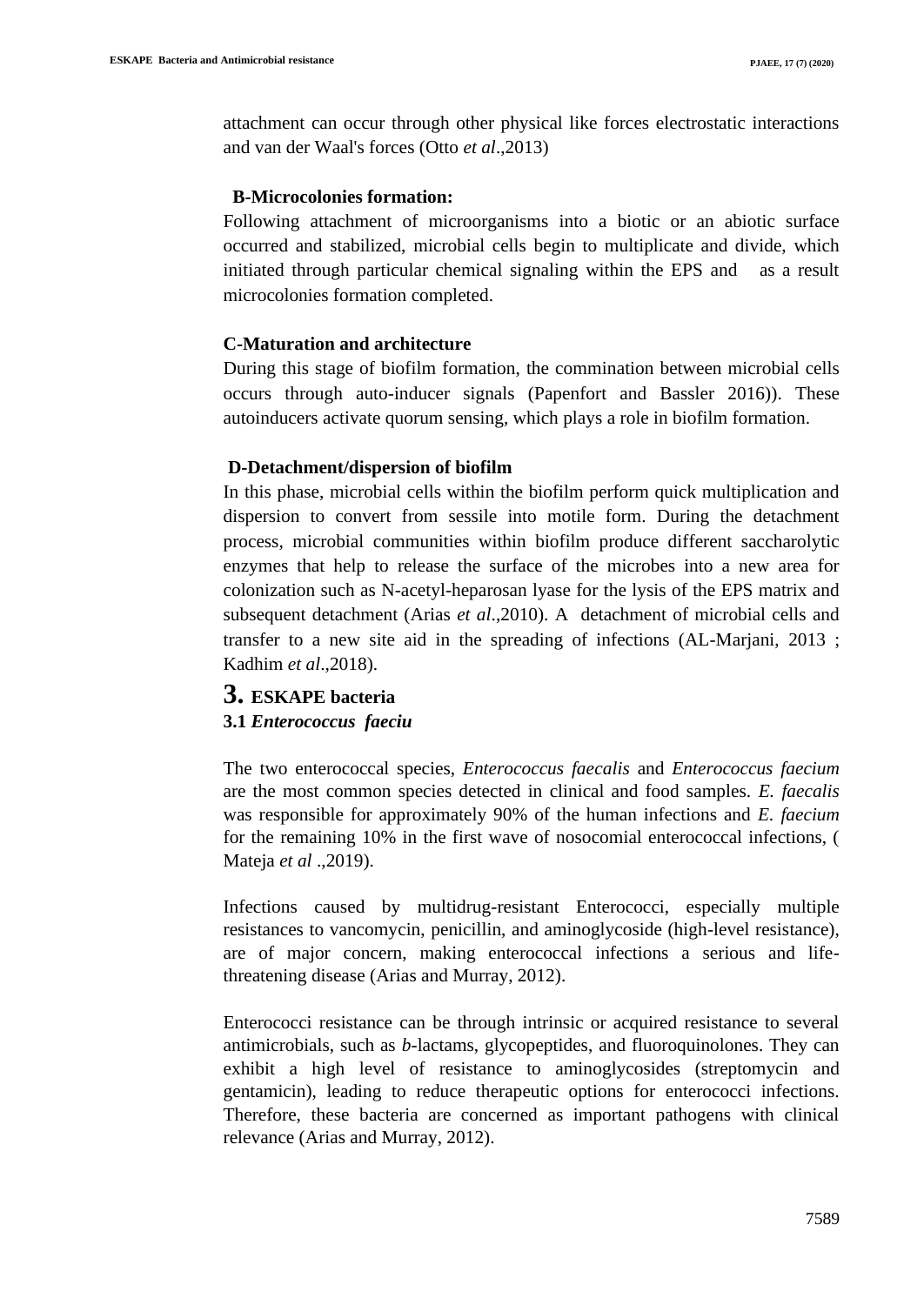Vancomycin-resistant *E. faecalis* increased gradually in Baghdad hospitals and high dissemination of the *van*A gene, which encoded a high resistance level to vancomycin ( Al Marjani , 2013).

#### **3.2** *Staphylococcus aureus*

*Staphylococcus aureus* is found as a normal microflora in humans and animals. This bacterium is found on the skin or mucous membranes of healthy individuals. *S.aureus* can survive at different levels of oxygenation, and generally very hardy organisms. Also, this organism is an opportunistic pathogen often carried asymptomatically on the human body (Matthew , 2012).

## **3.2.1 Methicillin-Resistant** *S. aureus* **(MRSA)**

Methicillin-Resistant *S. aureus* (MRSA) represents *S. aureus* strains that acquired a gene responsible for their methicillin resistance and essentially all other antibiotics belong to beta-lactam. MRSA strains first emerged in 1961, after methicillin was used to treat human infections with penicillin-resistant staphylococci (Lee *et al.,* 2003). Since then, these strains have known as a serious concern in human medicine. Although, these strains cause the same types of infections as other *S. aureus*, hospital-associated strains, they have acquired resistance to most known antibiotics. Thus, proper treatment can be a serious challenge (Lipsky *et al.,* 2010). In most patients, MRSA strains can be isolated and detected by swabbing the nostrils (Yan *et al.*, 2013). The spread of MRSA infections occurs through direct contact with pus from infected wounds; contact with objects such as clothing, sheets and towels; skin-to-skin contact, or athletic equipment used by an infected individual (Madigan and Martinko,2005).

## **3.2.1.1 [Epidemiology](http://cid.oxfordjournals.org/content/48/Supplement_4/S231.full#sec-1) of MRSA**

The ecological niches of *S. aureus* strains are the anterior nares. In the case of nares are treated with antibiotics locally to eliminate nasal carriage as preventative strategies, the organisms also disappear from other sites of the body in most cases (Antony, 2011.) The percentage of *Staphylococcus aureus* infections caused by MRSA were increased steadily Between 1968-mid-1990s, In 1974, 2% of hospital-acquired *S. aureus* infections could be attributed to MRSA and this rate increased to 22% by 1995, later in 1997 and this rate reached 50% (Daum,2007). Genetic and epidemiologic evidence showed that CA-MRSA is caused by *S. aureus* strains that are different from those associated with HA- MRSA**.** CA-MRSA is differentiated from HA-MRSA based on an individual's exposure to healthcare settings (Nathwani*et al*., 2008).

## **3.2.1.2 Pathogenicity**

MRSA presents a major concern in hospitals, nursing homes and prisons, where patients with open wounds, weakened [immune systems](http://en.wikipedia.org/wiki/Immune_system) and invasive devices are at greater risk of [infections](http://en.wikipedia.org/wiki/Nosocomial_infection) than healthy individuals (Vainio, 2012). *Staphylococcus*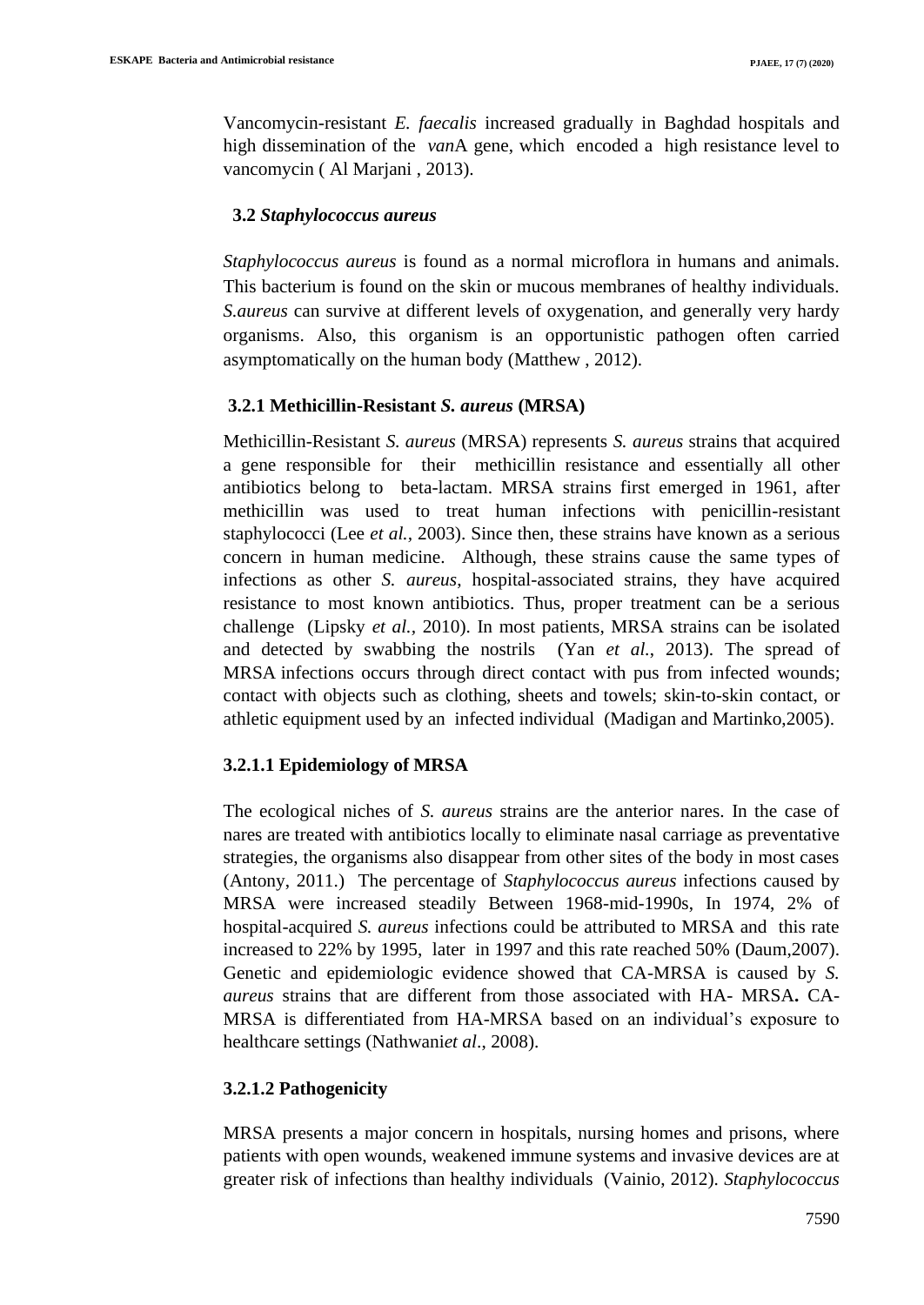can cause mastitis or abscess of breasts in breastfeeding women. Staphylococcal breast abscesses can cause the spread of this bacteria into the mother's milk (Iwase,2010).

MRSA strains may progress substantially within 24-48 hours of initial topical symptoms. MRSA can take hold in human tissues and eventually become resistant to treatment after 72 hours (Lipsky *et al*., 2010). The initial symptom of MRSA is small red bumps that resemble pimples, spider bites, or boils; fever and occasionally rashes may be accompanied. Bumps become larger and more painful within a few days. These bumps eventually open into deep, pus-filled boils (Raygada and Levine*,*2009).

#### **3.2.2 Methicillin-Resistant** *S.aureus* **andantimicrobialssusceptibility**

The resistance of methicillin occurs via the me[coperon,](http://en.wikipedia.org/wiki/Operon) part of the staphylococcal cassette chromosome mec (SCCmec) (Berglund et al., 2009). The resistance of MRSA strains is conferred by the expression *mecA* gene , this the gene encodes for PBP2a protein, which is a protein with a low affinity to β-lactam antibiotics[\(cephalosporins,](http://en.wikipedia.org/wiki/Cephalosporin) penicillins and [carbapenems\)](http://en.wikipedia.org/wiki/Carbapenem). This group of antibiotics is used to treat complicated skin and skin structure infections and bacterial pneumonia caused by *S. aureus* (Kanafani and Corey, 2009).

Quinolones are a family of broad-spectrum antibioticswith bactericidal activity by inhibiting nucleic acids synthesis. First-generation drugs (*e.g*., Nalidixic acid) achieved minimal serum levels and required a high inhibitory concentration. While second-generation quinolones (*e.g*., ciprofloxacin) developed to improve the spectrum of activity. Third-generation drugs (*e.g*., levofloxacin) developed to expand their activity against gram-positive bacteria and atypical pathogens (Ivanov and Budanov, 2006**)**. Levofloxacin is used to treat chronic [bacterial](http://www.rxlist.com/script/main/art.asp?articlekey=9858) [prostatitis](http://www.rxlist.com/script/main/art.asp?articlekey=9858) caused by both methicillin-susceptible and resistant*Staphylococcus*, [cellulitis,](http://www.rxlist.com/script/main/art.asp?articlekey=24261) , [impetigo,](http://www.rxlist.com/script/main/art.asp?articlekey=3948) pyoderma, abscesses, furuncles and wound infections due to MSSA**(**Wright *et al*.,2002).The fourth-generation of quinolone drugs (currently only trovafloxacin) added a significant efficiency against anaerobic organisms**.**  Aminoglycosides are a group of antibiotics, their mechanism of action by inhibition of bacterial protein synthesis through interaction with A-site on the 16S ribosomal RNA of the 30S ribosome.

Until now, three main resistance mechanisms that are known associated with aminoglycoside include:, ribosomal mutations, aminoglycoside modifying enzymes and efflux-mediated resistance. The usage of these antibiotics is limited due to the potential side effects, which can cause kidney and ear damage (Ramirez and Tolmasky*,*2010; Kareem *et al*.,2020). Vancomycin is recommended by The Infectious Disease Society of America as the first line of treatment for complicated skin infections, endocarditis, bloodstream infections, joint and bond infections and meningitis infections caused by [MRSA](http://en.wikipedia.org/wiki/Methicillin-resistant_Staphylococcus_aureus) **(** Liu *et al*., 2008). Macrolides are a class of antibiotics that contain macrolide ring as part of their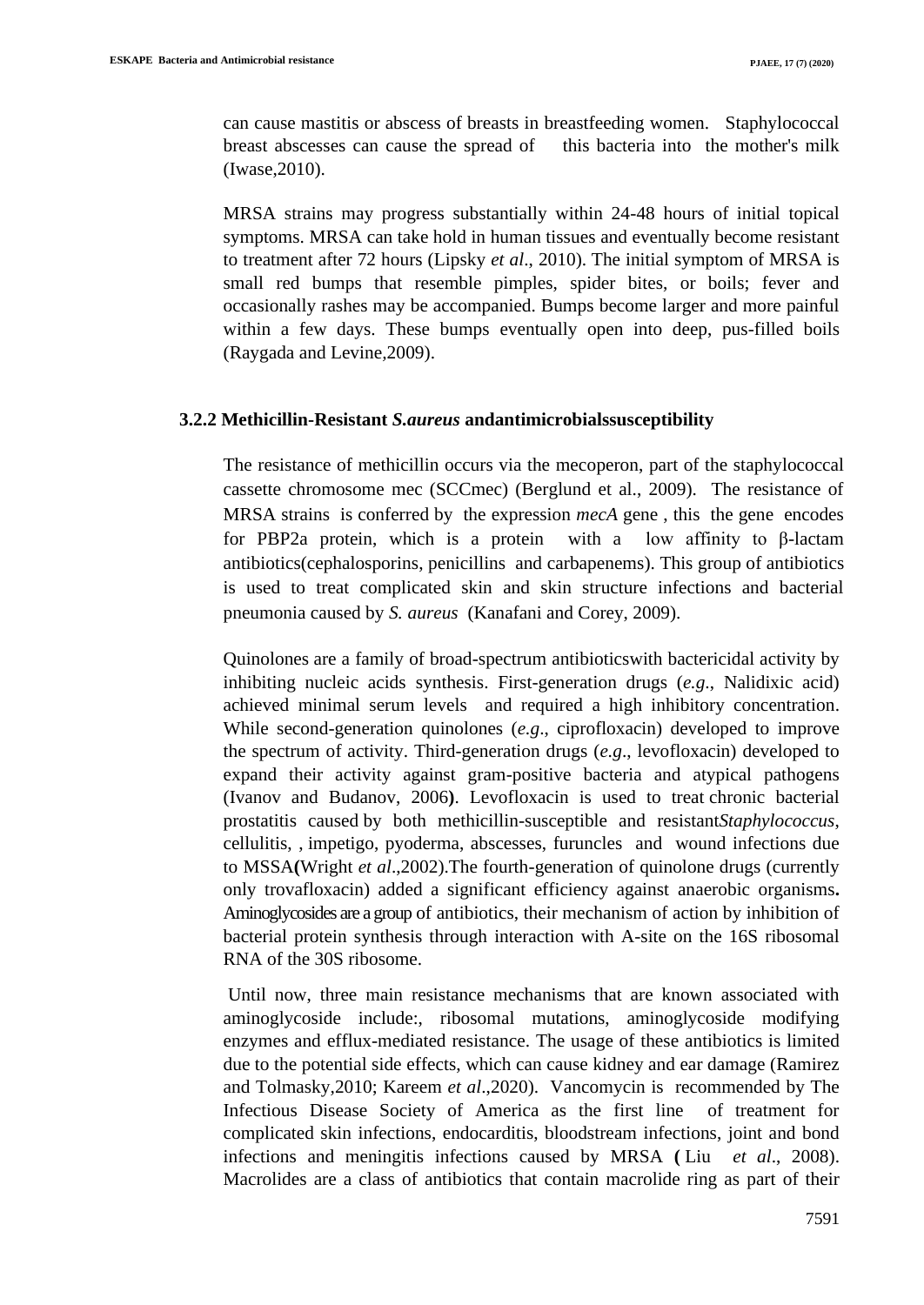chemical structure. This ring structure is responsible for the chemical activity of drugs (MacDougall and Chambers *,*2011).

#### **3.4** *Acinetobacter baumannii*

*Acinetobacter baumannii*lipopolysaccharides (LPS) are potent stimulators of white blood cells to release pro-inflammatory substances (Erridge *et al*., 2007). LPS are toxic to neutrophils and inhibit their migration as well as phagocytosis (Kurcik-Trajkovska, 2009). The biofilms formation an important virulence factor related to bacterial survival and antibiotic resistance for *A.baumannii* (Luo *et al*., 2015).

#### **3.4.1 Hospital-acquired** *Acinetobacter* **pneumonia**

 The majority of *A.baumannii* strains were isolated from the respiratory tracts of patients at hospitals. However, *A.baumannii* is the second most common etiologic agent among all the Gram-ve bacteria (Luna and Aruj, 2007). Nosocomial pneumonia occurs in intensive care units with a frequency of 3–5% and with crude death rates of 30–75% being reported (Doughari *et al*., 2011).

#### **3.4.2** *Acinetobacter* **andcommunity-acquired pneumonia**

*Acinetobacter* can easily inhabit tracheotomy sites leading to and tracheobronchitis and community acquired bronchiolitis in immuno-compromised adults and healthy children. However, it rarely causes sepsis and communityacquired pneumonia (Whitman *et al*., 2008).

## **3.4.3 Epidemiology of** *A.baumannii*

*Acinetobacter baumannii* is primarily hospitals related to the pathogen. It has reported that it is a cause of outbreaks and nosocomial infections (Vashist *et al*., 2011). Multi-drug resistant *Acinetobacter* only has a minimal threat to patients' family members or healthcare workers because it rarely causes any serious infection in healthy people.

#### **3.4.3.1 Global epidemiology of** *A.baumannii*

*A. baumannii*is found in water and soil besides health care environments, causing human colonizers in the hospital (Kanafani and Kanj, 2014, Villegas and Hartstein,2003). Several studies have shown the incidence of MDR *A.baumannii* infections in different countries and often associated with nosocomial infections (Doughari *et al*., 2011). An escalation in the number of highly resistant isolates of *A.baumannii calcoaceticus* complex was detected between The United Kingdom and US militaries. These isolates infected individuals among the army, who were wounded during deployment to Afghanistan and Iraq (Peleg *et al*., 2008).

## **3.4.3.2 Middle East epidemiology of** *A.baumannii*

In the middle East, many cases associated with MDR *A.baumannii* have been shown from hospitals in Saudi Arabia, Bahrain, Palestine, the United Arab Emirates and Lebanon (Mugnier *et al*.,2009). In Riyadh Military Hospital, Saudi Arabia, a retrospective study to show a prevalence of MDR bacteria at the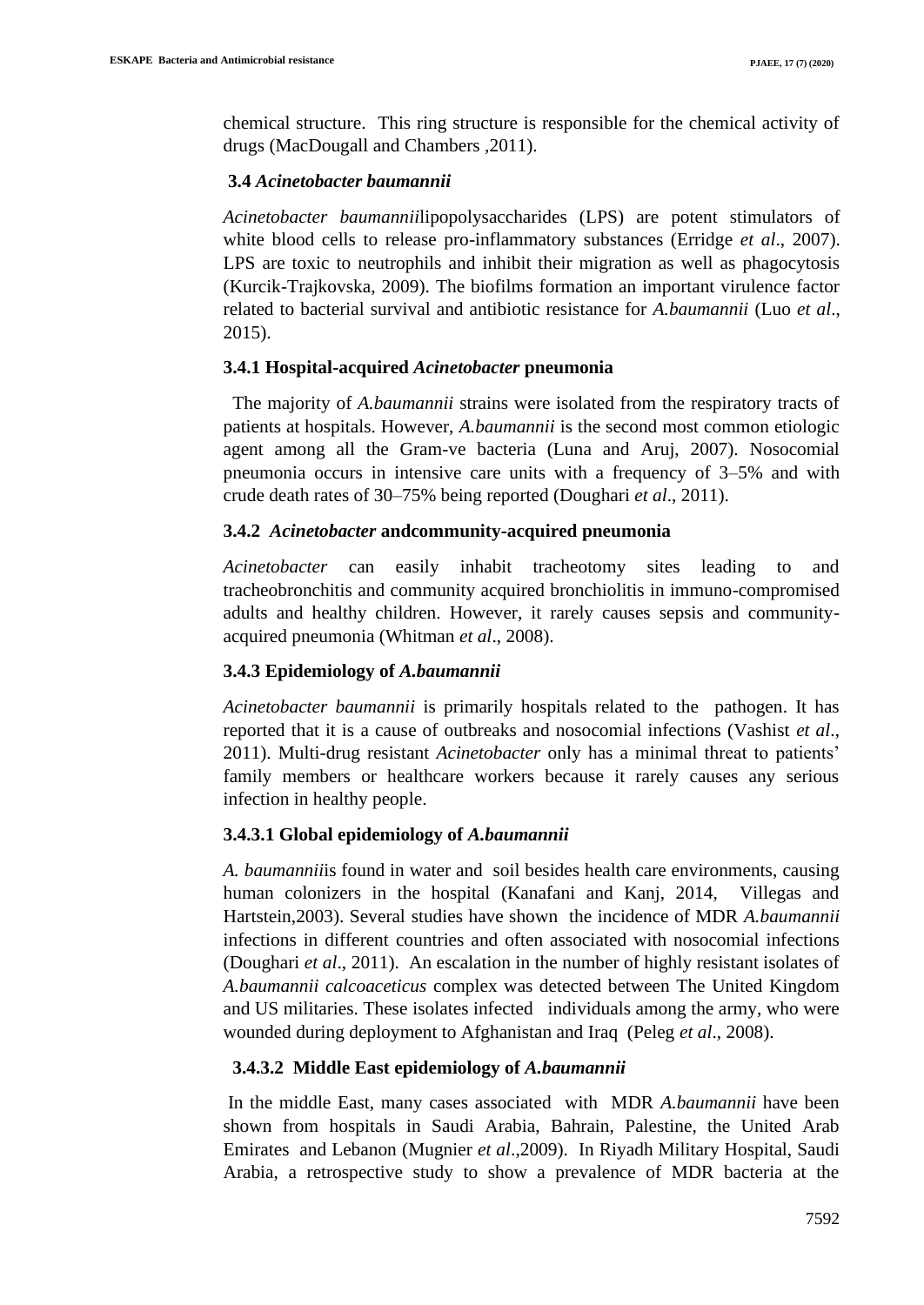Intensive care units (ICUs), indicated that the most common bacterial type isolated from ICUs patients belong to *A.baumannii*, which represents 40.9% percent of collected samples (Saeed *et al*., 2010).

There are specific resistant clones, which are the predominant cause of the outbreak and three European clones (designated as I, II and III) have geographically disseminated in separate areas. The majority of *A.baumannii* isolates usually belong to a single clone (Zowawi *et al*., 2015).

#### **3.5.** *Klebsiella pneumoniae*

The pathogenicity of *K.pneumoniae* isolates is mediated by several virulence factors that allow it to evade host innate immune responses. They are typically enveloped by a polysaccharide capsule, which protects the bacterium from phagocytosis and prevents killing by bactericidal serum factors (Podschun *et al*., 2000). Adhesions or colonization factors: Pili or fimbrial adherence factor required for epithelial cell attachment and host colonization such as type 1 and type 3 (Struve *et al.,* 2008).

## 3.5.1 **Infections with** *K.pneumoniae*

## **3.5.1.1 Hospital-acquired cases of pneumonias (HAPs).**

Hospital-acquired cases of pneumonias with *K.pneumoniae* are far more prevalent than Community-acquired pneumonia. *K.pneumoniae* is the underlying cause of ~11.8 % of HAPs (Magill *et al*., 2014). This bacterium is responsible for destructive changes to human lungs inflammation and hemorrhage with cell death, necrosis that sometimes produces thick, bloody, and mucoid sputum in a patient with chronic pulmonary disease, and in immune-compromised patients (Jagessar and Alleyne, 2011)

## **3.5.1.2 Community-acquiredcases of pneumonia (CAPs):**

Community-acquired pneumonia cases are common infections. These infections are serious and progress rapidly leading to intensive care unit (ICU) and hospitalization stays, besides high rates of mortality and morbidity (Restrepo *et al*., 2013)

## **3.5.2 Epidemiology**

It is an important emerging pathogen in community-acquired liver abscess worldwide with the prevalence rate is as high as 78% in Taiwan and 41% in the USA (Rahimian *et al*., 2004). Frequency as an etiological agent of pneumonia is rarely reached to (3–5 %) in North America, Europe, and Australia. However, *K. pneumoniae* is a more common etiological agent of CAPs in Asia and Africa by (15%) following *Streptococcus pneumoniae* as the underlying agent (Magill *et al*.,2014).These findings suggest that environmental factors, such as diet, may play a role in the epidemiologic differences observed concerning this pathogen(Chung *et al*.,2012).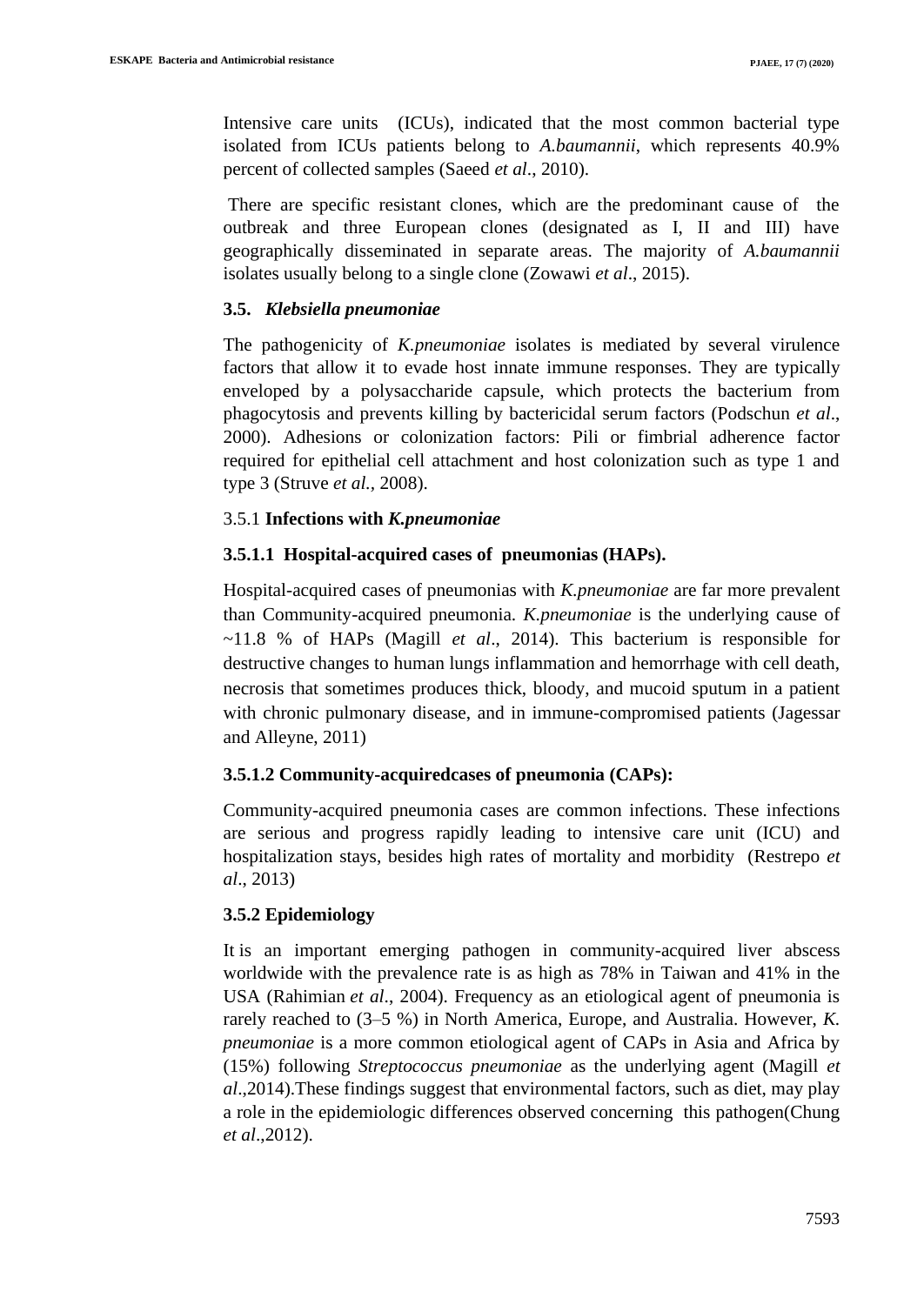The most prevalent type of nosocomial infections caused by *K.pneumoniae* is urinary tract infections, which are commonly caused by biofilm-forming isolates on catheters (Lundberg *et al*., 2013). *K.pneumoniae* was the most Gram-negative bacteria isolated from Baghdad hospitals and its prevalence rate was 90% among hospitalized patients (Al Jailawi *et al.*, 2014).

#### *3.6 Pseudomonas aeruginosa*

*P.aeruginosa* is an opportunistic human pathogen as well, was known for its ability to produce pigments, which were toxic to numerous bacteria, fungi and damages mammalian cells. (Kerr *et al*., 1999; Ran *et al*., 2003).

*P.aeruginosa* was considered by many as a facultative anaerobic, as it was admirably adapted to proliferate in conditions or partial or total oxygen depletion (Hassett, 1996).

#### **3.6.1 Pathogenicity and epidemiology of** *P.aeruginosa***.**

*P.aeruginosa* is an opportunistic bacterium , which can invade areas lack of normal host defense mechanisms , such as damaged tissue due to burn wounds, which lead to mucous membranes and skin disruption (Harvey *et al.*, 2013). *P.aeruginosa* pathogenesis has been extensively studied and proven to be a multifactorial process, mediated by quorum sensing. *P.aeruginosa* possesses two quorum-sensing two quorum sensing systems, *las* and *rhl* that facilitate cell – cell communication by signaling molecules production termed autoinducers to target specific receptors for activation (O'Loughlin *et al*.,2013; Streeter & Katouli, 2016).Localized infections**:** These may occur in the eye, most commonly after injury or surgical procedures (causing keratitis and endophthalmitis following trauma). Otitis media is the most common type of ear infection while the bacterial cause of ear infections is the most important in humans. *P.aeruginosa* is the most common pathogen causing ear infection in pediatrics, the bacterium is often found in mild otitis externa in swimmers, it may cause invasive and necrotizing (malignant) otitis externa, particularly in older adult diabetic or trauma patients (Wei *et al*., 2014; Ayub *et al*., 2015). Urinary tract infection (UTI); Urinary tract infections by *P.aeruginosa* are associated with high mortality in hospitalized patients, whichincreases significantly in hospitalized patients who have been subjectedto catheterization, instrumentation, irrigating solutions, surgery, renaltransplantation or those with severe concomitant diseases such as, chronicrenal failure, advanced liver disease or diabetes mellitus (Elkhatib &Noreddin, 2014; Lamas Ferreiro *et al*., 2017).

Relatively, gastrointestinal tract infections ranging from mild to severe children diarrheal illness, infants necrotizing enterocolitis and neutropenic cancer patients. *P.aeruginosa* causing meningitis and brain abscesses, when introduced by lumbar puncture, trauma, neurosurgical procedures, or tumors of the head or neck (Brooks *et al.*,2013).

#### **3.6.1.1 Quorum Sensing systems (QS)**

Quorum sensing first discovered by Dr. peter Greenberg in 1994 in the bioluminescent bacterium *Vibrio fischeri* which consisted of two regulatory proteins, LuxI **/** LuxR. Lux1 protein works as an autoinducer synthase enzyme and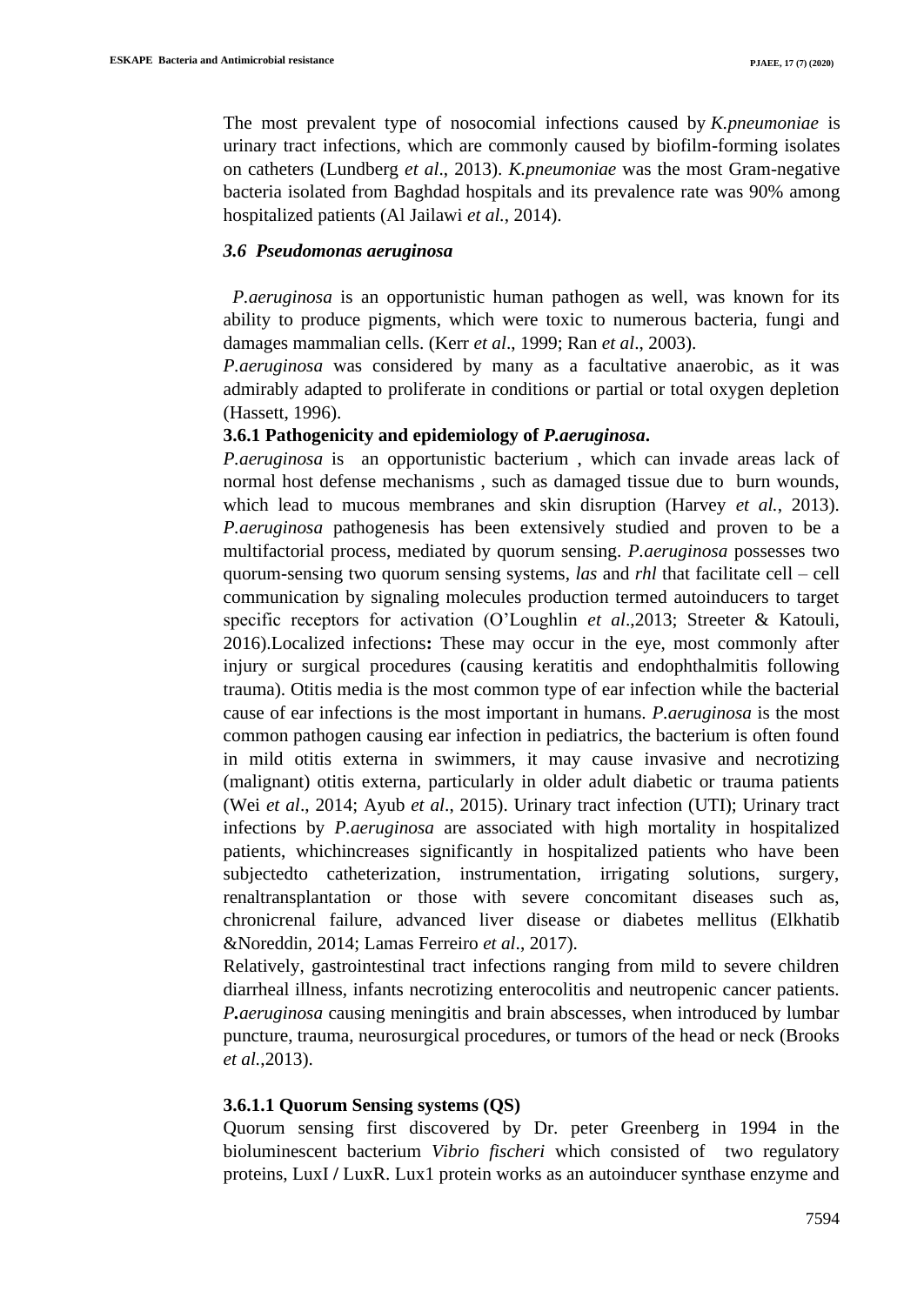the second protein as a promoter binding protein (Lee & Zhang, 2015). All activities depend on the QS system, which depends on the production, secretion, and detection of the small diffusible signaling molecules, named Autoinducers (AIs) (Kalia &Purohit, 2011).

In this bacterium, the autoinducer is encoded by the *lasI* genes. Las enzyme catalyzes the transfer of an acyl group bound to acyl carrier protein (ACP) from fatty acid biosynthesis to S-adenosyl–L-methionine (SAM) (Rutherford and Bassler, 2012), whereas RhlI catalyzes sequential ordered mechanism with SAM by forming an amide bond between the amino group of homocysteine and the Acyl group of ACP before binding the acyl–ACP , then autoinducer is produced by the release of Methylthioadenosine .The acyl transfer reaction yields an acyl– SAM intermediate, which then undergoes lactonization to form the N-acyl– homoserine lactone (Li Z, 2012; Dong*et al*., 2017).

#### **3.6.2 Multidrug Resistance of** *P.aeruginosa* **(MDR).**

Traditionally, serious *P.aeruginosa* infections have not been eradicated by using single-drug therapy because successful treatment rate is low using such therapy. Moreover, the bacteria can develop a rapid resistance when single drugs used (Brooks *et al*.,2013).

Epidemiological studies have indicated that infections caused by MDR *P.aeruginosa* are associated with increases in morbidity, mortality, length of hospital stay and chronic care, need for surgical intervention, and overall cost of treating the infection. Even more problematic is the development of resistance during therapy, a complication that has been shown to double the length of hospitalization and the over all cost of patient care (Akingbade *et al*., 2012). *P.aeruginosa* can develop antibiotics resistance either through mutational processes or by the resistance genes acquisition on mobile genetic elements (*i.e*., plasmids). Both strategies of drug resistance can severely limit available options to treat serious infections (Streeter and Katouli, 2016).

#### **Fluoroquinolones resistance**.

The resistance of *P.aeruginosa* tofluoroquinolone has been linked only mutational changes in chromosomal genes characterize the fluoroquinolone targets (*gyrA* and *gyrB* and/or *parC* and *parE*)) and/or overexpression of multidrug efflux pumps (Mishra *et al*.,2016). Although plasmid-encoded DNA gyrase protection protein quinolones resistance (Qnr) and fluoroquinolonemodifying enzyme *AAC(6')Ib-cr* can develop a resistance to fluoroquinolone group of antibiotics among isolates of *Enterobacteriaceae*, these two mechanisms have not been identified between *P.aeruginosa* isolates yet (Yang *et al*., 2015).

#### *β***-Lactam groups resistance.**

 The most common imported *β*-lactamases in *P.aeruginosa* isolates are penicillinases belonging to the molecular class A serine *β*- lactamases (TEM PSE and CARB ).The most prevalent enzymes in this group belong to

the PSE family (Zafer *et al*., 2014). The therapeutic impact of these penicillinases is relatively limited since they do not impact the clinical efficacy of extendedspectrum cephalosporins, carbapenems or monobactams (Tankhiwale, 2016).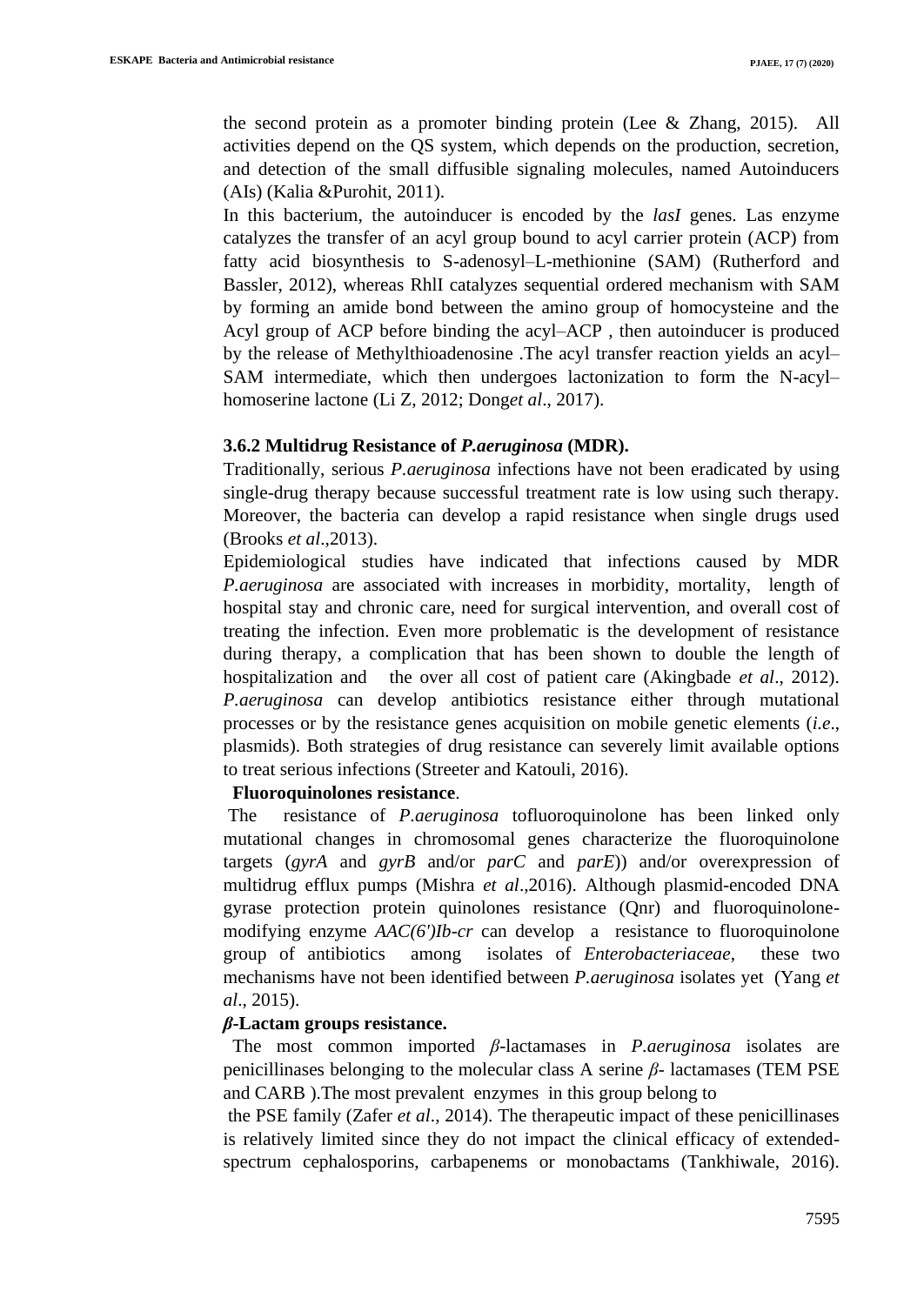Class A extended-spectrum *β*-lactamases have been found in isolates of *P.aeruginosa* and involve enzymes from the TEM, , CTX-M , VEB , SHV, PER, GES, and IBC families (Zafer *et al*., 2014). The D, OXA-type enzymes of extended-spectrum *β*-lactamases have also been described within *P.aeruginosa*  isolates (Zafer *et al*., 2014).

The *P.aeruginosa* porin OprD is a substrate-specific porin that has been shown to facilitate the basic amino acid diffusion, small peptides with these basic amino acids, and carbapenems inside the cell (Poonsuk & Chuanchuen, 2014). Lack or reduced expression of OprD assists in resistance development of *P.aeruginosa*  isolates to carbapenems (Ocampo-Sosa *etal*., 2012; Shaaban *et al*.,2017).

*P.aeruginosa*, a common cause of nosocomial infections is infamous for its resistance multiple drugs that are mainly attributed to the synergy between low outer membrane permeability and multidrug efflux systems expression, particularly the Resistance-Nodulation-Cell Division (RND) family mainly MexAB-OprM and MexXY-OprM that represent a principal resistance mechanism in *P.aeruginosa.* (Lau *et al*., 2014)

RND family (as well as the remaining superfamilies) is secondary active transporters (symporters, antiporters, and uniporters). They derive the required energy for compound extrusion by proton motive force. The primary active transporters of the ABC superfamily, utilize ATP hydrolysis for energy, (Poonsuk & Chuanchuen, 2014).

#### **Aminoglycosides group resistance.**

The resistance mechanism to aminoglycosides occurs through enzymatic inactivation of the antibiotic molecule by chemical modification. Many studies have uncovered many aspects related to molecular characterization, Prevalence, and clinical significance of aminoglycoside inactivating enzymes in *P.aeruginosa*  (Streeter and Katouli, 2016). These enzymes are categorized into the following three families, depend on the chemical modification they mediate: **(i)**  aminoglycoside phosphoryl-transferase enzymes phosphorylate the drug molecule by (*aph(3')-V*), **(ii)**aminoglycoside acetyl-transferase (AAC) enzymes acetylate the drug molecule by (*aac(6')-I, aac(6')-II*) and **(iii)** aminoglycoside nucleotidyltransferase (ANT) enzymes adenylate the drug molecule by (*ant(2'')-I*) (Teixeira *et al*.,2016).

## **Polymixins resistance.**

Polymyxins have been reintroduced for antimicrobial therapy after many reports indicated an increase in resistance among G-ve bacteria. Some bacteria, such as *P.aeruginosa*, *Klebsiella pneumoniae*,and *A.baumannii*, developed their resistance mechanism to polymyxins through the acquired resistance (Hashemi *et al*., 2017). However, other bacterial species( such as *Proteus* spp., *Serratia* spp., and *Burkholderia* spp.) are naturally carried resistance to these drugs. Recently, many studies have reported cases of polymyxin resistance between clinical isolates carrying both intrinsic and acquired resistance.

This increased in resistance has been concerned an important issue due to the low number of currently available treatment choices (Hashemi *etal*., 2017).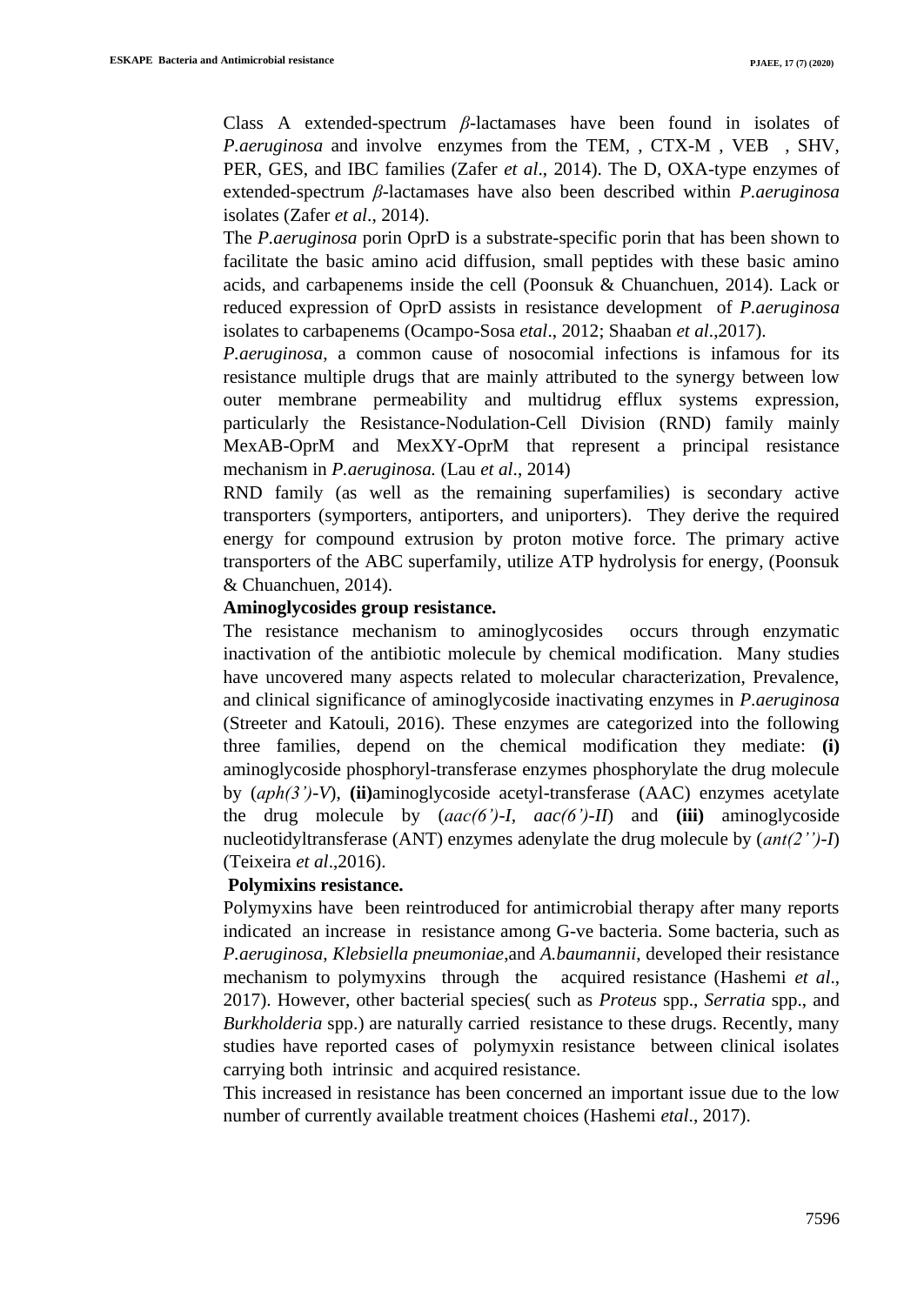MacNair *et al.*(2018) indicated that plasmid-borne colistin resistance mediated by *mcr-1* may contribute to the dissemination of pan-resistant G-ve bacteria, otherwise combination of colistin and clarithromycin showed an efficient therapy against *mcr-1*-positive *K. pneumoniae* in murine thigh and bacteremia infection models. These data suggested that the combination between colistin and other antibiotics can be effective against G+ve bacteria and presents a viable alternative therapy for highly drug-resistant G-ve pathogens expressing *mcr-1*.

## **3.7 Enterobacter spp**

*Enterobacter* belongs to ESKAPE bacterial group, which includes most resistant bacterial isolates. Until now, there are 22 species belong to this genus. These species are found in the environment and many studies reported them as opportunistic pathogens caused by the plant, human and animal infections . (Davin-Regli *et al*.,2019 ). Also, their antimicrobial resistance has been extensively explored and these bacteria showed different resistance mechanisms via various local and global regulator genes and the modulation of different proteins expression including membrane transporters such as porins and efflux pumps or enzymes (β-lactamases, *etc*.),.

Many *Enterobacter* strains have carbapenemases and ESBLs, including VIM, Metallo-β-lactamase-1, OXA, and KPC (Castanheira *et al.*, 2008). Also, stable derepression of the AmpC  $\beta$ -lactamases can be expressed at high levels by a mutation in this bacterial group. These MDR strains shows resistant to almost all antimicrobial drugs, except tigecycline and colistin (Boucher *et al*., 2009).

The *Enterobacter aerogenes* and *E. cloacae* complex show a multidrug-resistant phenotype, which emerges a concern about a cascade regulation role in these clones (Davin-Regli *et al.,*2019 ).

#### **References**

Akingbade, O. A.;Balogun, S. A.;Ojo, D. A.;Afolabi, R. O.;Motayo, B. O.;Okerentugba, P. O. and Okonko, I. O. (2012). Plasmid profile analysis of multidrug-resistant Pseudomonas aeruginosa isolated from wound infections in South West, Nigeria. World ApplSci J, 20(6), 766-775.

Al-Jailawi, M.H.; Zedan,T.H. and Jassim,K.A. (2014). Multiplex-PCR assay for identification of Klebsiellapneumoniae. Int. J. Pharm. Sci. Rev. Res. 26(1): 112- 117.

AL-Marjani, M. F. (2013). vanA in vancomycin-resistant *Enterococcus faecalis* isolated in Baghdad. African Journal of Microbiology Research, 7(2), 115-119.

Antony, A. (2011). Study of Biofilm forming capacity of pathogens involved in Chronic Rhinosinusitis. Master Thesis. Auckland University of Technology. Auckland.

Arias, C. A. and Murray, B. E. (2012). The rise of the *Enterococcus*: beyond vancomycin resistance. Nature Reviews Microbiology, 10(4), 266.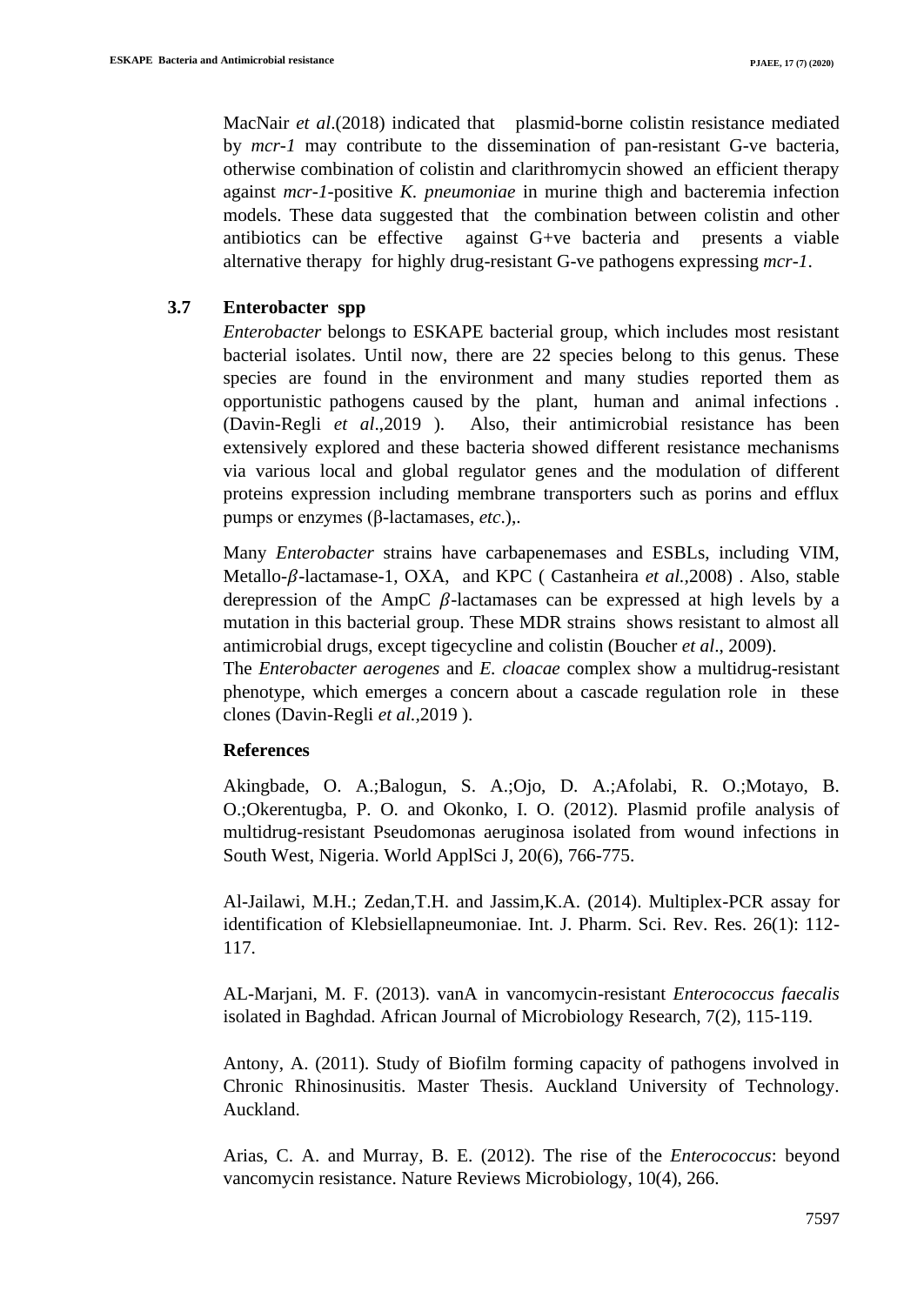Arias, C. A.; Contreras, G. A. and Murray, B. E. (2010). Management of multidrug-resistant enterococcal infections. Clin microbiol infec , 16(6), 555-562.

Ayub, M.; Islam, A.;Moiz, A. and Fahad, M. (2015). Acute otitis media: identification of causative pathogens with antimicrobial comparative efficacy. J App Pharm, *7*(205), 2.

Berglund, C. T.; Ito, T.; Ma,X.X .;Ikeda,M.; Watanabe,S.; Soderquist,B. and Hiramatsu,K. (2009). Genetic diversity of methicillin-resistant *Staphylococcus aureus* carrying type IV SCCmec in Orebro County and the western region of Sweden. J. Antimicrob. Chemother. 63:32-41.

Boucher,H.W; Talbot,G.H.; Bradley,J.S.; Edwards,J.E.; Jr.; Gilbert,D.; Rice,L. B.; Scheld,M.; Spellberg,B. and Bartlett,J.(2009). Bad Bugs, No Drugs: No ESKAPE! An Update from the Infectious Diseases Society of America. Clin. Infect. Dis.  $48:1 - 12$ .

Brooks, G.F; Carroll, K.C; Butel, J.S.; Mores, S.A. &Mietzner,T.A.(2013). Jawetiz, Melnick&Adelberg's Medical Microbiology. 26thedition. McGraw-Hill. U.S.A. Pp:245-248.

Bush,K. (1988). Beta-Lactamase inhibitors from laboratory to clinic. Clin. Microbiol. Rev. 1(1):109–123.

Castanheira, M., Sader, H. S., Deshpande, L. M., Fritsche, T. R., and Jones, R. N. (2008). Antimicrobial activities of tigecycline and other broad-spectrum antimicrobials tested against serine carbapenemase- and metallo-beta-lactamaseproducing Enterobacteriaceae: report from the SENTRY antimicrobial surveillance program. Antimicrob. Agents Chemother. 52, 570–573.

Chung, D. R.; Lee, H.; Park, M. H.; Jung, S. I.; Chang, H. H.; Kim, Y. S.; Ko, K.S.; Kang, C.I.; Peck, K.R. ; Song,J.H. & Shin, S. Y. (2012). Fecal carriage of serotype K1 *Klebsiellapneumoniae* ST23 strains closely related to liver abscess isolates in Koreans living in Korea. Eur Eur. J. Clin. Microbiol. Infect. Dis., *31*(4), 481-486.

Cowan,T. (2011). Biofilms and their management: From concept to clinical reality. J. Wound Care. 20(5): 222–226.

Daum,R.S. (2007).Skin and soft -tissue infections by methicillin – resistant*Staphylococcus aureus* . New England Journal of Medicine 357 (4): 380- 390 .

 Davin-Regli A, Lavigne J-P, Pagès J-M. (2019). *Enterobacter* spp.: update on taxonomy, clinical aspects, and emerging antimicrobial resistance. Clin Microbiol Rev 32:e00002-19.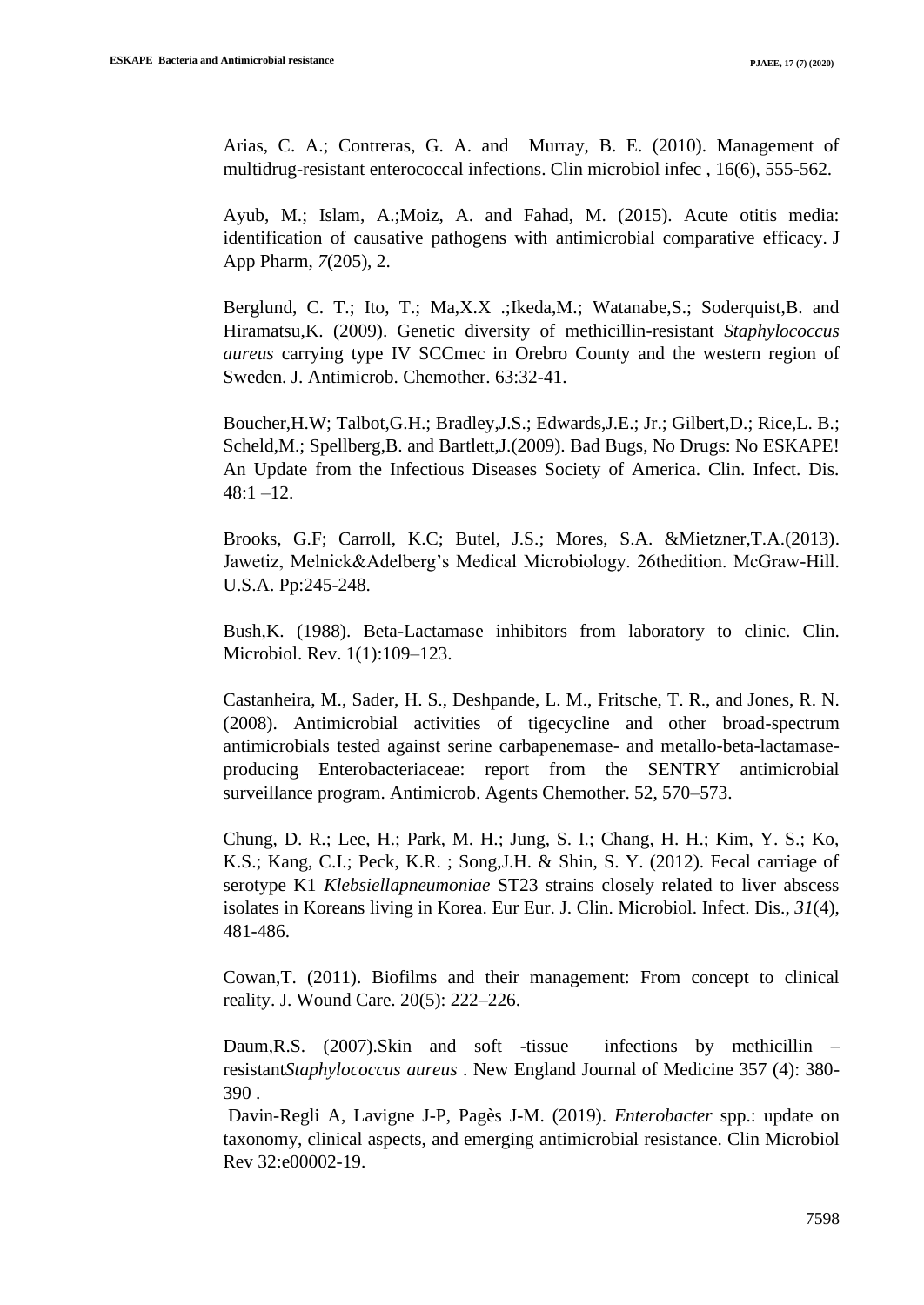Dong, S. H.;Frane, N. D.; Christensen, Q. H.; Greenberg, E. P.;Nagarajan, R. and Nair, S. K. (2017). Molecular basis for the substrate specificity of quorum signal synthases. Proceedings of the National Academy of Sciences, 114(34), 9092-9097.

Doughari,H.J.; Ndakidemi,P.A.; Human,I.S. and Benade,S. (2011). The ecology, biology and pathogenesis of *Acinetobacter* spp.: an overview. Microbes Environ. 26(2): 101 –112.

Elkhatib, W. and Noreddin, A. (2014). *In vitro* antibiofilm efficacies of different antibiotic combinations with zinc sulfate against *Pseudomonas aeruginosa* recovered from hospitalized patients with urinary tract infection. Antibiotics, *3*(1), 64-84.

Erridge, C.;Moncayo-Nieto, O. L.; Morgan, R.; Young, M. and Poxton, I. R. (2007). *Acinetobacter baumannii* lipopolysaccharides are potent stimulators of human monocyte activation via Toll-like receptor 4 signalling. Journal of medical microbiology, 56(2), 165-171.

Evans, B.A. and Amyes, S.G. (2014). OXA β-lactamases. Clin. Microbiol. Rev. 27(2):241–263.

Fisher, J. F.;Meroueh, S. O. and Mobashery, S. (2005). Bacterial resistance to βlactam antibiotics: compelling opportunism, compelling opportunity. *Chemical reviews*, *105*(2), 395-424.

Forbes, B. A.;Sahm, D. F. and Weissfeld, A. S. (2007). *Study guide for Bailey & Scott's diagnostic microbiology*. USA: Mosby.

Gao, M.; Glenn, A. E.;Blacutt, A. A. and Gold, S. E. (2017). Fungal lactamases: their occurrence and function. Front Microbiol 8: 1775.

Goering, R.;Dockrell, H.; Zuckerman, M.;Roitt, I. andChiodini, P. L. (2012). *Mims' medical microbiology*. Elsevier Health Sciences.

Harvey, R.A.; Cornelissen,C.N. & Fisher, B.D. (2013). Lippincott'sIllustrated Reviews: Microbiology.3rd edition.Lippincott Williams &Wilkins. Wolters Kluwer Company, Philadelphia, USA. Pp:137-139.

Hashemi, M. M.;Rovig, J.;Weber, S.; Hilton, B.;Forouzan, M. M. and Savage, P. B. (2017). Susceptibility of colistin-resistant, Gram-negative bacteria to antimicrobial peptides and ceragenins. Antimicrobial agents and chemotherapy, 61(8), e00292-17.

Hassett, D. J. (1996). Anaerobic production of alginate *by Pseudomonas aeruginosa*: alginate restricts diffusion of oxygen. Journal of bacteriology, *178*(24), 7322-7325.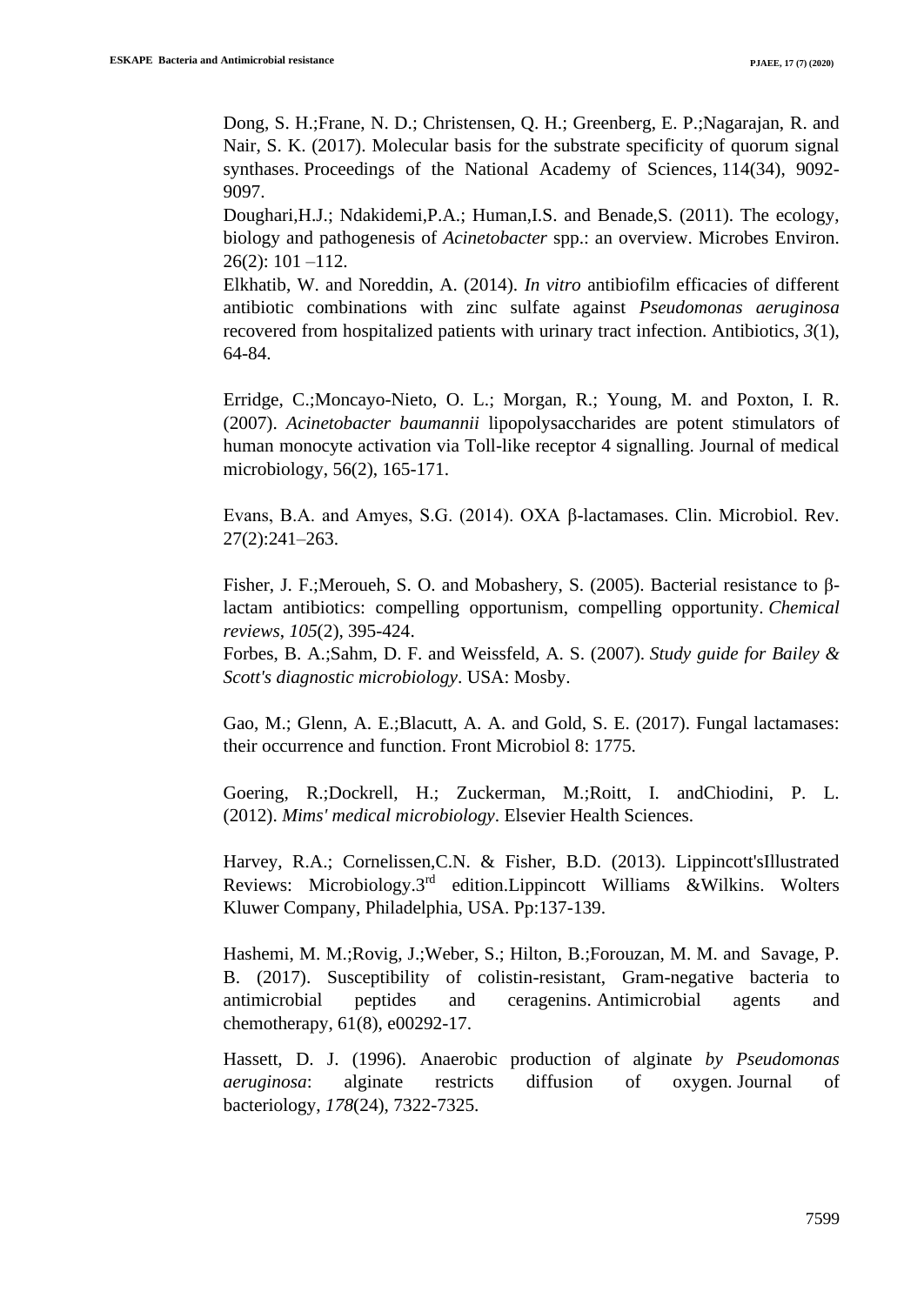Hoffman,L.R.; D'Argenio,D.A.; MacCoss,M.J.; Zhang,Z.; Jones,R.A. and Miller,S.I.(2005). Aminoglycoside antibiotics induce bacterial biofilm formation. Nature. 436(7054): 1171 –1175.

Hurlow,J.; Couch,K.; Laforet, K.; Bolton, L.; Metcalf, D. and Bowler, P. (2015). Clinical biofilms: a challenging frontier in wound care. Adv.Wound Care. 4(5):295–301.

Ivanov, D.V.andBudanov, S.V. (2006). Ciprofloxacin and antibacterial therapy of respiratory tract infections .Antibiot. Khimioter. (in Russian) 51 (5): 298–37.

Iwase, T.; Uehara,Y.; Hitomi,S.; Akiko,T.; Hiromi,S.; Koji,T.; Agata,T. and Yoshimitsu,M. (2010). "*Staphylococcus epidermidis* Esp inhibits *Staphylococcus aureus* biofilm formation and nasal colonization". Nature 465 (7296): 346–9.

Jamal, M., Ahmad, W., Andleeb, S., Jalil, F., Imran, M., Nawaz, M.A., Hussain, T., Ali, M., Rafiq, M. and Kamil, M.A. (2018) Bacterial biofilm and associated infections. Journal of the Chinese Medical Association, 81(1), pp.7-11.

Jagessar, R.C. and Alleyne,R. (2011). Antimicrobial potency of the aqueous extract of leaves of Terminaliacatappa. Acad. Res. Int. 1(3):362-371.

Rafiq, M.and Kamil, M. A. (2018). Bacterial biofilm and associated infections. Journal of theChinese Medical Association, *81*(1), 7-11.

Kadhim,A.A. , Salman ,J.A.S. , Haider,A.J. (2018). Antibacterial and Anti virulence Factors activity of ZnO nanoparticles Biosynthesized byLactococcuslactis ssp. Lactis. Indian Journal of Public Health Research and Development., 9(12):1228-1234.

Kalia, V. C. and Purohit, H. J. (2011). Quenching the quorum sensing system: potential antibacterial drug targets. *Critical reviews in microbiology*, *37*(2), 121- 140.

Kareem, SM; Aljubori, SS and Ali, MR (2020). [Novel determination of spa](https://www.sciencedirect.com/science/article/pii/S2052297520300056)  [gene diversity and its molecular typing among Staphylococcus aureus Iraqi](https://www.sciencedirect.com/science/article/pii/S2052297520300056)  [isolates obtained from different clinical samples.](https://www.sciencedirect.com/science/article/pii/S2052297520300056) New Microbes and New Infections, 34: 100653

Kamolvit,W.; Sidjabat, H.E. and Paterson, D.L. (2015). Molecular epidemiology and mechanisms of carbapenem resistance of Acinetobacter spp. in Asia and Oceania. Microb. Drug Resist. 21(4):424–434.

Kanafani, A.Z. and Kanj, S.S.(2014). Ministry of Health, Kingdome of Saudi Arabia.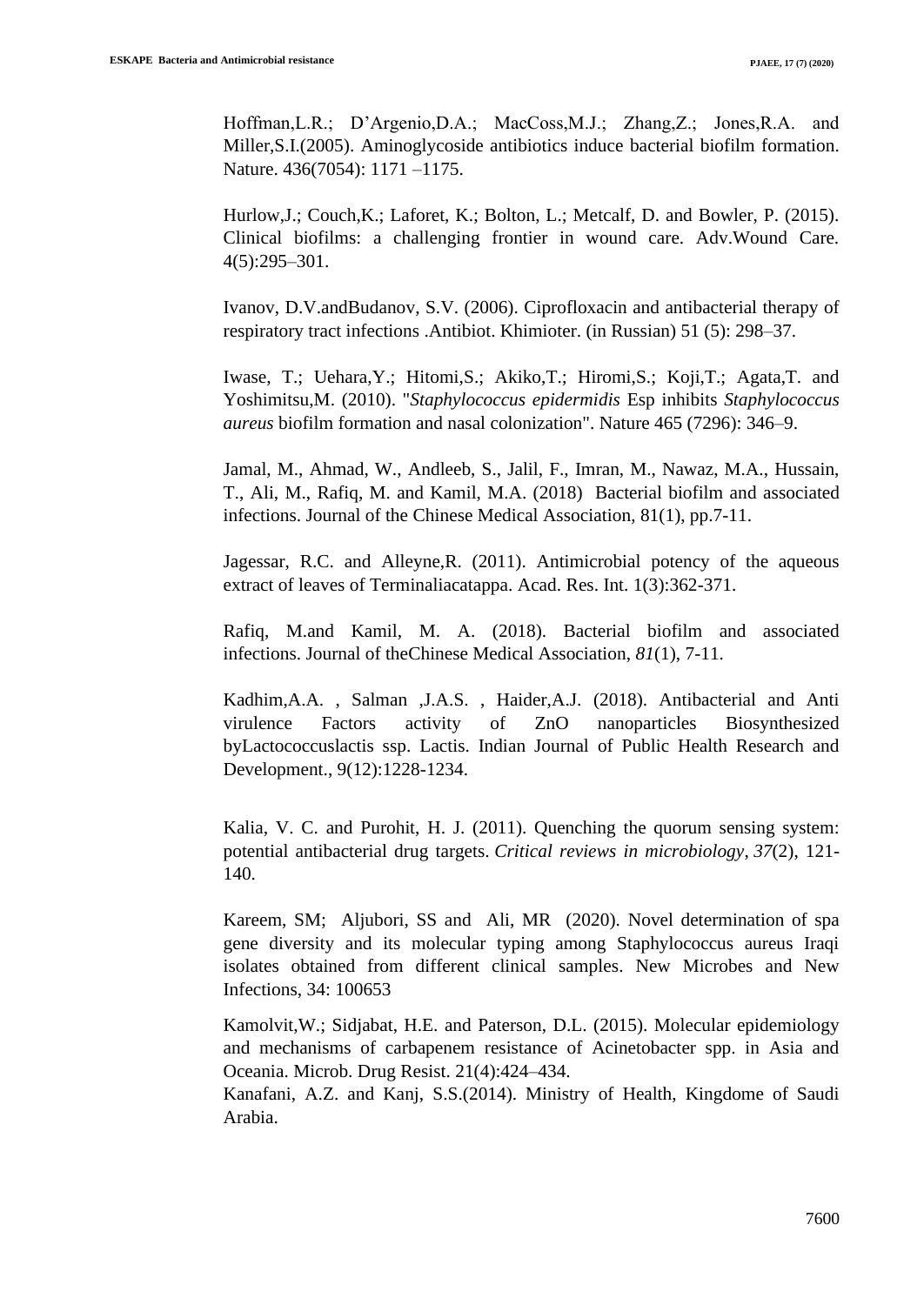Kanafani, Z.A. and Corey GR (2009). "Ceftaroline: a cephalosporin with expanded Gram-positive activity". Future Microbiology 4: 25–33.

Kerr, J. R.; Taylor, G. W.;Rutman, A.;Høiby, N.; Cole, P. J. and Wilson, R. (1999). *Pseudomonas aeruginosa* pyocyanin and 1-hydroxyphenazine inhibit fungal growth. Journal of clinical pathology, 52(5), 385-387.

Kim,J.W.; Heo, S.T.; Jin, J.S.; Choi,C.H.; Lee,Y. C.; Jeong, Y.G., Kim, S.J. and Lee, J.C. (2008). Characterization of *Acinetobacter baumannii* carrying blaOXA-23, blaPER-1 and armA in a Korean hospital. Clin. Microbiol. Infect. 14(7): 716- 718.

Kurcik-Trajkovska, B. (2009). *Acinetobacter* spp.-A serious enemy threatening hospitals worldwide. Macedonian Journal of Medical Sciences, *2*(2), 157-162.

Lamas Ferreiro, J. L., Álvarez Otero, J., González González, L., Novoa Lamazares, L., Arca Blanco, A., Bermúdez Sanjurjo, J. R., Rodríguez Conde, I., Fernández Soneira, M., and de la Fuente Aguado, J. (2017). *Pseudomonas aeruginosa* urinary tract infections in hospitalized patients: Mortality and prognostic factors. PloS one, 12(5): e0178178.

Lau, C. H. F.; Hughes, D. and Poole, K. (2014). MexY-promoted aminoglycoside resistance in *Pseudomonas aeruginosa*: involvement of a putative proximal binding pocket in aminoglycoside recognition. MBio, *5*(2), e01068-14.

Lee, J,H.(2003). Methicillin (Oxacillin)-resistant *Staphylococcus aureus* strains.Appl Environ Microbio. 69(11):6489-94.

Lee, J. and Zhang, L. (2015). The hierarchy quorum sensing network in Pseudomonas aeruginosa. Protein & cell, *6*(1), 26-41.

Lipsky, B.A.; Tabak, Y.P.; Johannes, R.S.; Vo L, Hyde, L and Weigelt JA, (2010). "Skin and soft tissue infections in hospitalized patients with diabetes: culture isolates and risk factors associated. with mortality, length of stay and cost. US National Library of Medicine National Institutes of Health. 53(5):914-23.

Livermore, D. M. and Woodford, N. (2006). The β-lactamase threat in *Enterobacteriaceae*, *Pseudomonas* and *Acinetobacter*. Trends in microbiology, *14*(9), 413-420.

LiZ, N.S.K. (2012). Quorum Sensing: how bacteria can coordinateactivity and synchronize their response to external signal? J. Protien Sci. 21:1403-1417.

Luna,C.M. and Aruj,P.K. (2007). Nosocomial *Acinetobacter pneumonia*. Respirology. 12(6): 787–791.

Lundberg, U.; Senn, B. M.; Schüler, W.; Meinke, A. and Hanner, M. (2013). Identification and characterization of antigens as vaccine candidates against *Klebsiella pneumoniae*. Hum. Vaccin. Immunother. 9(3), 497–505.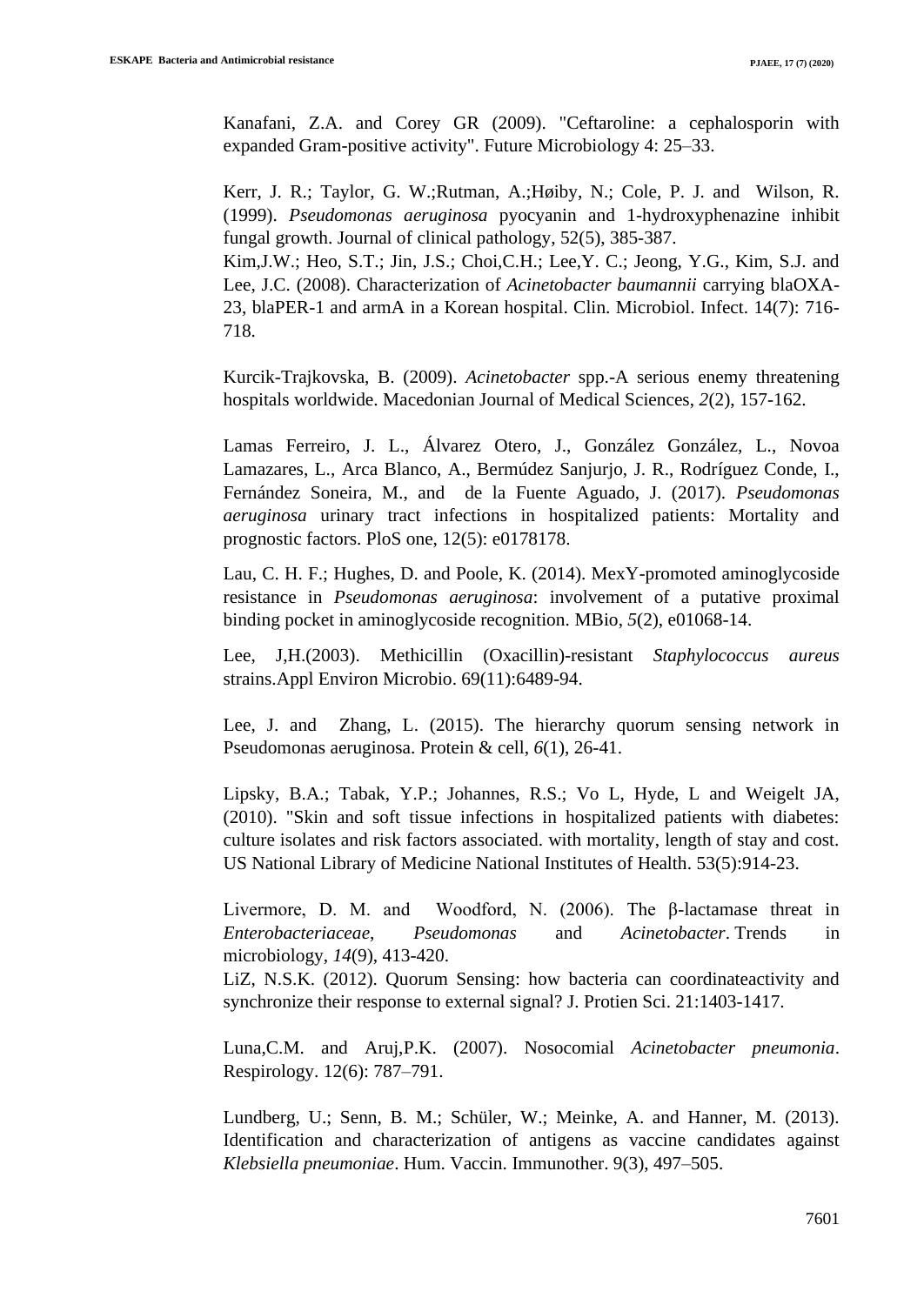Luo,L-m.; Wu,L-j.; Xiao,Y-l.; Zhao,D.; Chen,Z-x.; Kang,M.; Zhang,Q. and Xie, Y. (2015). Enhancing pili assembly and biofilm formation in *Acinetobacter baumannii* ATCC19606 using non-native acyl-homoserine lactones. BMC Microbiol. 15:62.

MacDougall C. and Chambers H.F. (2011): Protein Synthesis Inhibitors and Miscellaneous Antibacterial Agents. Chapter 55. In: *Goodman and Gilman's: The Pharmacological Basis of Therapeutics*, Twelfth Edition. Brunton LL, Chabner BA, Knollmann BC (Editors). McGraw-Hill.

MacNair, C. R.; Stokes, J. M.;Carfrae, L. A.;Fiebig-Comyn, A. A.;Coombes, B. K.;Mulvey, M. R. and Brown, E. D. (2018). Overcoming mcr-1 mediated colistin resistance with colistin in combination with other antibiotics. Nature communications, 9(1), 458.

Madigan, M. and Martinko, J. (2005). Brock Biology of Microorganisms (11 ed.). Prentice-Hall. ISBN 0-13-144329-1.

Magill,S.S.; Edwards,J.R.; Bamberg,W.; Beldavs,Z.G.; Dumyati,G.; Kainer, M. A.; Lynfield,R.; Maloney,M.; McAllister-Hollod,L.; Nadle,J.; Ray,S.M.; Thompson,D.L.; Wilson,L.E. and Fridkin,S.K. (2014). Multistate point-prevalence survey of healthcare-associated infections. N. Engl. J. Med. 370(13):1198-1208.

Marin, M. and Gudiol, F.(2003). Antibioticosbetalactamicos. Enferm. Infecc. Microbiol. Clin. 21: 42-55.

Martinez, J. L. (2014). General principles of antibiotic resistance in bacteria. Drug Discovery Today: Technologies, 11, 33-39.

Mateja, M.; Pate, M.;Kušar, D.;Dermota, U.;Avberšek, J.;Papić, B. and Zdovc, I. (2019). Antimicrobial Resistance and Virulence Genes in *Enterococcus faecium* and *Enterococcus faecalis* from Humans and Retail Red Meat. BioMed research international. (11):1-12.

Matthew, J.T.(2012). Synthesis of the accessory gene regulator autoinducing peptide in *Staphylococcus aureus*. University of Iowa.

Mishra, S.; Kumar, M.; Vyas, A. &Dalal, A.S. (2016)). Antibiogram ofClinical Isolates of *Pseudomonas aeruginosa* against SelectedQuinolones*. Int. J. Curr. Microbiol. App. Sci*. 5(6):771-777.

Mugnier, P.D.; Bindayna, K.M.; Poirel, L. and Nordmann, P. (2009). Diversity of plasmid-mediated carbapenem-hydrolysingoxacillinases among carbapenemresistant *Acinetobacter baumannii* isolates from Kingdom of Bahrain. J. Antimicrob. Chemother. 63:1071 –1073.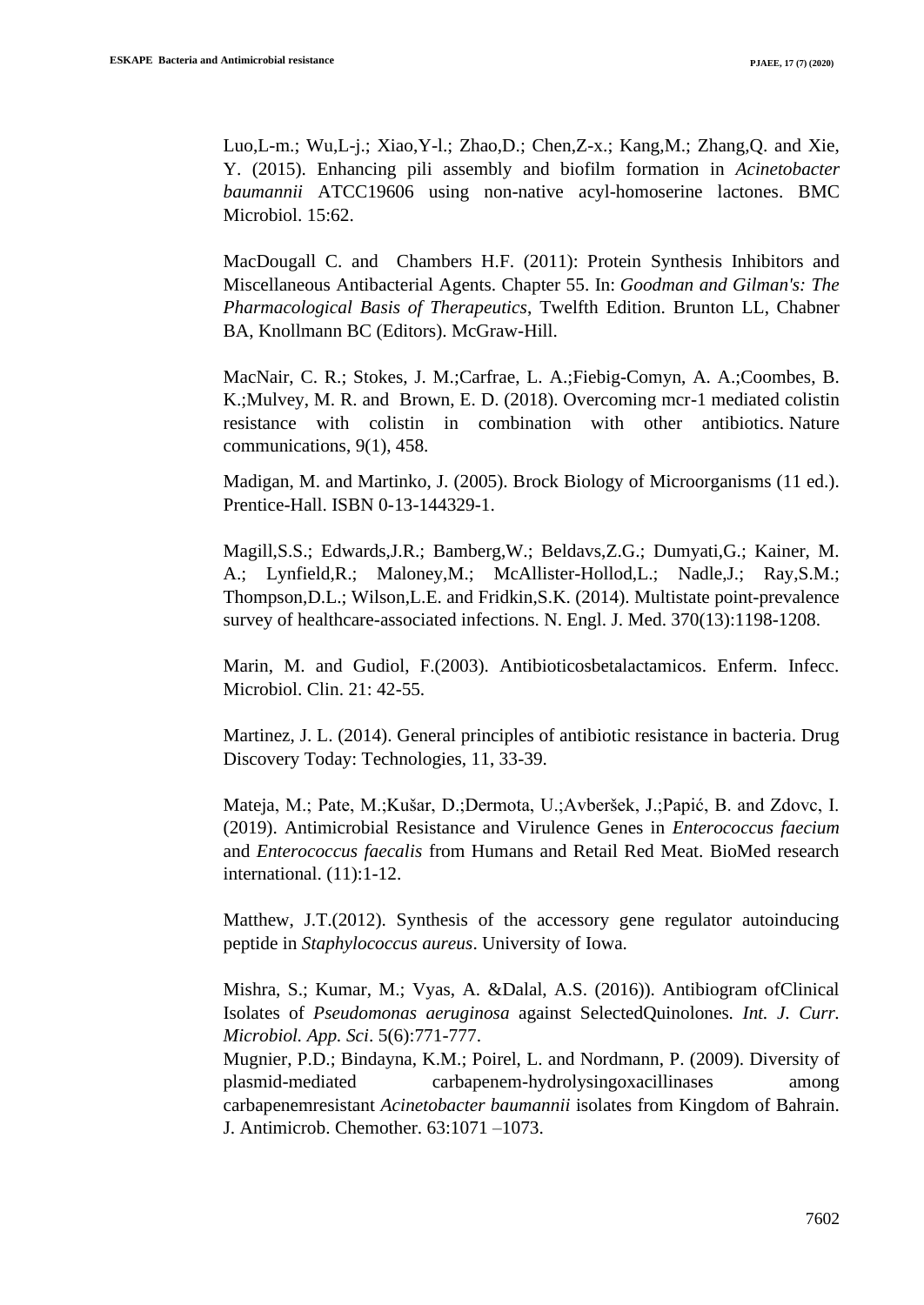Nathwani, D.; Morgan, M.; Masterton, R.G.; Dryden, M.; Cookson, B.D.; French, G.; and Lewis, D.(2008). Guidelines for UK practice for the diagnosis and management of methicillin-resistant *Staphylococcus aureus*(MRSA) infections presenting in the community. J. Antimicrob. Chemother. 61:976–994.

Nordmann, P.; Cuzon, G. and Naas, T. (2009). "The real threat of *Klebsiella pneumoniae* carbapenemase-producing bacteria". Lancet Infect. Dis. 9 (4): 228– 236.

O'Loughlin, C.T.; Miller, L.C.; Drescher, K.; Semmelhack, M.F. &Bassler, B.L. (2013). A quorum-sensing inhibitor block *Pseudomonas aeruginosa* virulence and biofilm formation. Proc. Natl. Acad. Sci. USA. 29;110(44):17981-6

Ocampo-Sosa, A. A.; Cabot, G.; Rodríguez, C.; Roman, E.;Tubau, F.;Macia, M. D.and Domínguez, M. A. (2012). Alterations of OprD in carbapenem-intermediate and-susceptible strains of *Pseudomonas aeruginosa* isolated from patients with bacteremia in a Spanish multicenter study. Antimicrobial agents and chemotherapy, *56*(4), 1703-1713.

Otto, M. (2013). Staphylococcal infections: mechanisms of biofilm maturation and detachment as critical determinants of pathogenicity.Annual review of medicine, 64, 175-188.

Parsek, M.R. and Singh, P.K. (2003). Bacterial biofilms: an emerging link to disease pathogenesis. Annu. Rev. Microbiol. 57:677-701.

Papenfort, K. and Bassler, B. L. (2016). Quorum sensing signal-response systems in Gram-negative bacteria. Nature reviews. Microbiology, 14(9), 576–588.

Peleg, A.Y.; Seifert, H. and Paterson, D.L. (2008). *Acinetobacter baumannii*: emergence of a successful pathogen. Clin. Microbiol. Rev. 21(3): 538–582.

Perez, F.; Hujer, A.M.; Hujer, K.M.; Decker, B.K.; Rather, P.N. and Bonomo, R.A. ( 2007). Global challenge of multidrug-resistant *Acinetobacter baumannii.* Antimicrob. Agents Chemother. 51(10): 3471 –3484.

Podschun, R.; Fisher, A. and Ullmann, U.(2000). Characterization of *Klebsiella terrigena* strains from humans: Hemagglutinins, serum resistance, siderophore synthesis and serotypes. Epidemiol. Infect., 125:71 -78.

Poole, K. (2004). Resistance to β-lactam antibiotics. *Cellular and Molecular Life Sciences CMLS*, *61*(17), 2200-2223.

Poonsuk, K. and Chuanchuen, R. (2014). Detection of the mex efflux pumps in *Pseudomonas aeruginosa* by using a combined resistance-phenotypic markers and multiplex RT-PCR. Open Journal of Medical Microbiology, 4(3), 153.pp. 1–12, 2009.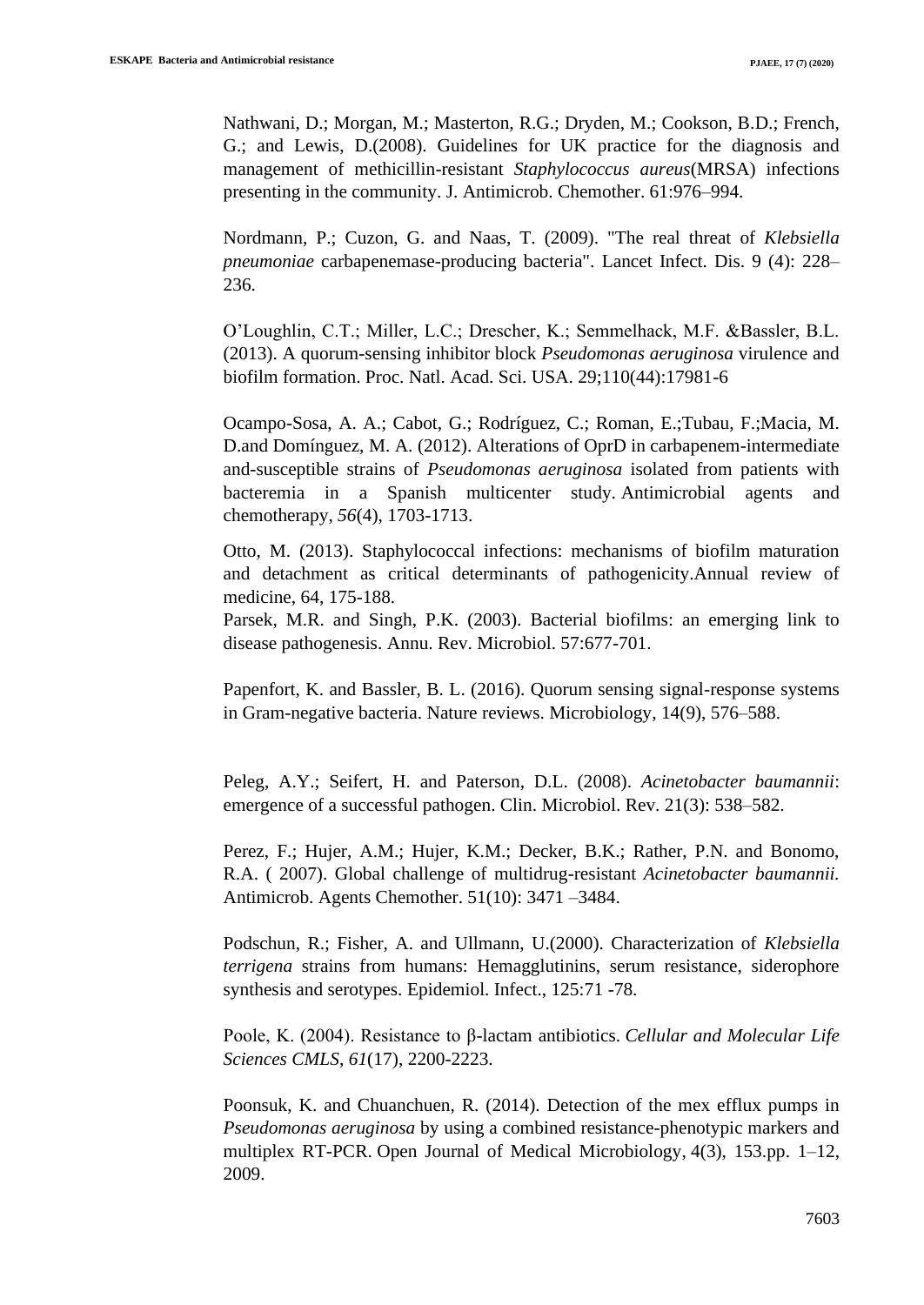Quale, JM.; Landman, D.; Bradford, PA.; Visalli, M.; Ravishankar, J.; Flores, C.; Mayorga, D.; Vangala, K. and Adedeji, A. (2002). Molecular epidemiology of a citywide outbreak of extended-spectrum β-lactamase producing *Klebsiella pneumoniae* infections. Clin. Infect. Dis. 35(7): 834-841.

Rafiq, M.and Kamil, M. A. (2018). Bacterial biofilm and associated infections. Journal of the Chinese Medical Association, 81(1), 7-11

Rahimian, J.; Wilson, T.; Oram, V. and Holzman, R.S.(2004). Pyogenic liver abscess: recent trends in etiology and mortality. Clin. Infect. Dis. 39:1654-1659.

Ramirez, M. S. and Tolmasky, M. E. (2010) Aminoglycoside modifying enzymes. Drug Resistance Update 13, 151-171.

Ran, H.;Hassett, D. J. and Lau, G. W. (2003). Human targets of *Pseudomonas aeruginosa* pyocyanin. Proceedings of the National Academy of Sciences, 100(24), 14315-14320.

Raygada, J.L .and Levine, D.P. (2009). "Managing CA-MRSA Infections: Current and Emerging Options". Infections in Medicine 26 (2).

Restrepo,M.I.; Peterson, J.; Fernandez, J.F.; Qin, Z.; Fisher, A.C. and Nicholson, S.C. (2013). Comparison of the Bacterial Etiology of Early-Onset and Late-Onset Ventilator-Associated Pneumonia in Subjects Enrolled in 2 Large Clinical Studies. Respir. Care. 58(7):1220–1225.

Rice,S.A.; Wuertz,S. and Kjelleberg,S.(2016). Next-generation studies of microbial biofilm communities. Microb. Biotechnol. 9(5): 677–680.

Rutherford, S. T. and Bassler, B. L. (2012). Bacterial quorum sensing: its role in virulence and possibilities for its control. Cold Spring Harbor perspectives in medicine, *2*(11), a012427.

Saeed, N.K.; Kambal, A.M. and El-Khizzi, N.A. (2010). Antimicrobial-resistant bacteria in a general intensive care unit in Saudi Arabia. Saudi Med. J. 31(12): 1341 -1349.

Steinberg N. and Kolodkin-Gal I. (2015) The matrix reloaded: Probing the extracellular matrix synchronizes bacterial communities. J. Bacteriol. 197:2092– 2103.

Shaaban, M.; Al-Qahtani, A.; Al-Ahdal, M. and Barwa, R. (2017). Molecular characterization of resistance mechanisms in *Pseudomonas aeruginosa* isolates resistant to carbapenems. The Journal of Infection in Developing Countries, *11*(12), 935-943.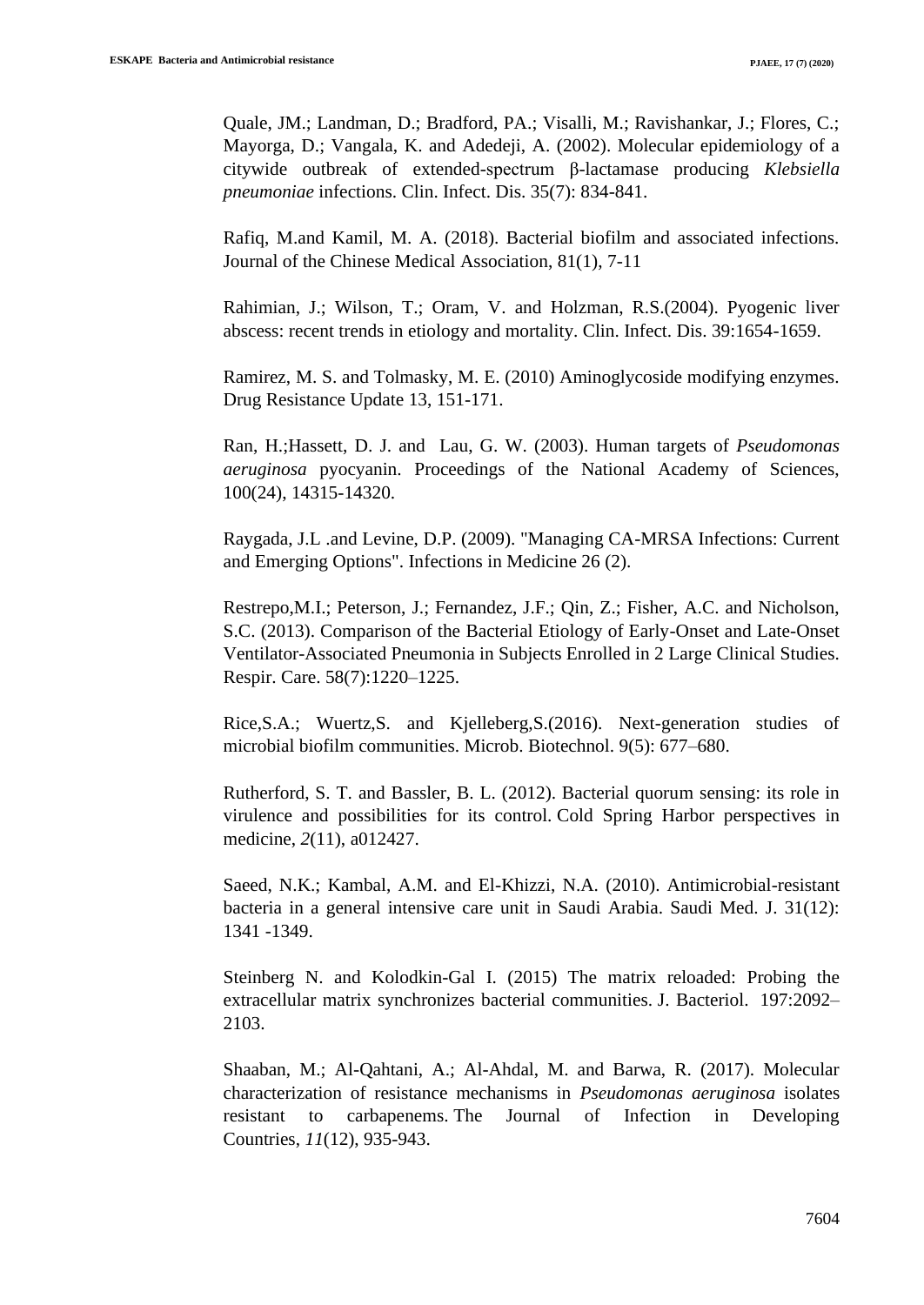Streeter, K. and Katouli, M. (2016). *Pseudomonas aeruginosa*: A reviewof their Pathogenesis and Prevalence in Clinical Settings and theEnvironment. J. Infect. Epidemiol. Med*.* 2(1): 25-32.

Struve, C.; Bojer, M. and Krogfelt, K. A. (2008). Characterization of *Klebsiella pneumoniae* type 1 fimbriae by detection of phase variation during colonization and infection and impact on virulence. Infect. Immun. 79(9):4055-4065.

Tankhiwale, S. (2016). Beta-lactamases in P. aeruginosa: a threat to clinical therapeutics. Current Pediatric Research. 20: 253-257

Van Melderen, L. and DeBast, M. S. (2009). Bacterial toxin–antitoxin systems: more than selfish entities?. PLoS genetics, *5*(3), e1000437.

Vashist, J.; Tiwari, V.; Das, R.; Kapil, A. and Rajeswari, M.R. (2011). Analysis of penicillin-binding proteins (PBPs) in carbapenem-resistant *Acinetobacter baumannii*. Indian J. Med. Res. 133(3): 332- 338.

Vasudevan, R. (2014). Biofilms: microbial cities of scientific significance. J Microbiol Exp, 1(3), 00014.

Villegas, M.V. and Hartstein, A.I. (2003). *Acinetobacter* outbreaks, 1977–2000. Infect. Control Hosp. Epidemiol. 24(4):284-295.

Walsh,T.R.; Toleman, M. A.; Poirel, L. and Nordmann, P. (2005). Metallo-betalactamases: the quiet before the storm?.Clin. Microbiol. Rev. 18(2): 306-325.

Walsh,T.R.; Weeks,J.; Livermore,D.M. and Toleman,M.A. (2011). "Dissemination of NDM-1 positive bacteria in the New Delhi environment and its implications for human health: an environmental point prevalence study". Lancet Infect. Dis. 11 (5): 355–362.

Wang, X. and Wood, T. K. (2011). Toxin-antitoxin systems influence biofilm and persister cell formation and the general stress response. Appl. Environ. Microbiol*.*, *77*(16), 5577-5583.

Wei, C.; Zhu, M.; Petroll, W.M. & Robertson, D.M. (2014).*Pseudomonas aeruginosa* infectious keratitis in a high oxygen transmit-ssible rigid contact lens rabbit model. J. Invest. Ophthalmol. Vis. Sci.55:5890–5899.

Wen, Y.;Behiels, E. and Devreese, B. (2014). Toxin–Antitoxin systems: their role in persistence, biofilm formation, and pathogenicity. Pathogens and disease, *70*(3), 240-249.

Whitman, T.J.; Qasba, S.S.; Timpone, J.G.; Babel, B.S.; Kasper, M.R.; English, J.F.; Sanders, J.W.; Hujer, K.M.; Hujer, A.M. and Endimiani, A. (2008). Occupational transmission of *Acinetobacter baumannii* from a United States